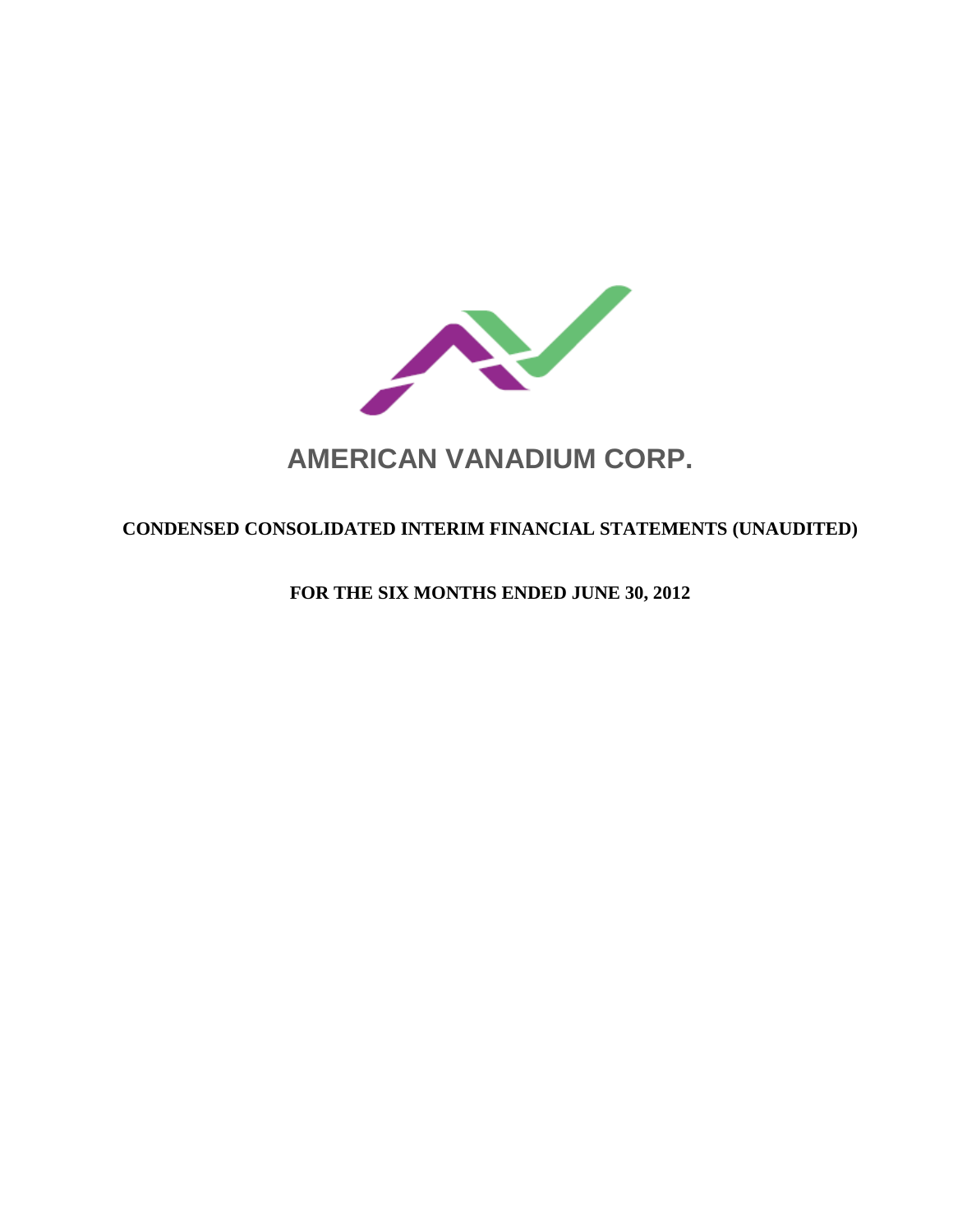#### **Management's Comments on Unaudited Financial Statements**

The accompanying unaudited condensed consolidated interim financial statements of American Vanadium Corp. (the "Company") for the six months ended June 30, 2012 have been prepared by management and approved by the Board of Directors of the Company. These financial statements have not been reviewed by the Company's external auditors.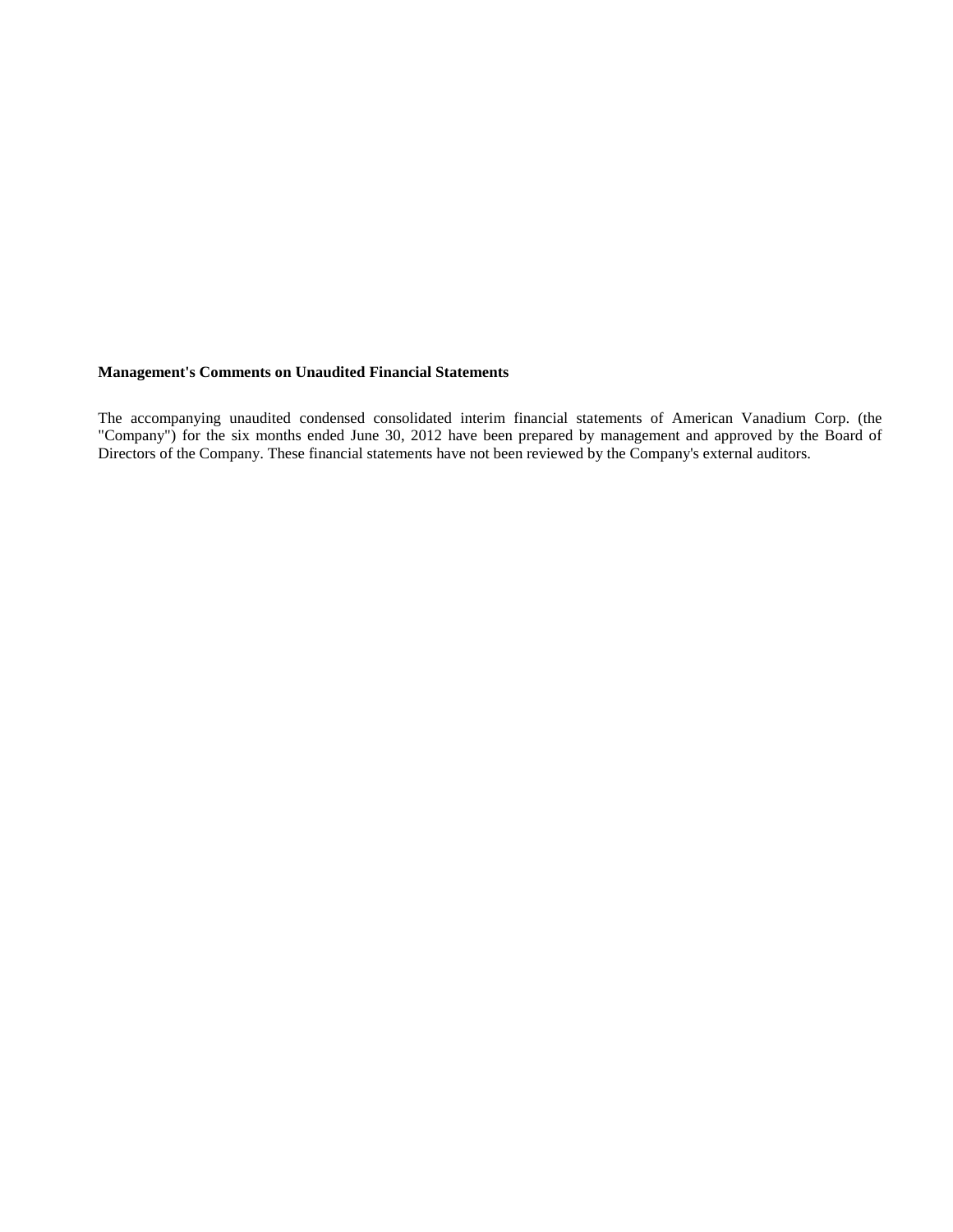#### **AMERICAN VANADIUM CORP.**  CONDENSED CONSOLIDATED INTERIM BALANCE SHEETS (UNAUDITED) IN CANADIAN DOLLARS

|                                                              | June 30      | December 31 |
|--------------------------------------------------------------|--------------|-------------|
|                                                              | 2012         | 2011        |
|                                                              | \$           | \$          |
|                                                              |              |             |
| <b>ASSETS</b>                                                |              |             |
| <b>Current assets</b>                                        |              |             |
| Cash                                                         | 1,201,976    | 4,245,438   |
| Amounts receivable                                           | 57,388       | 128,656     |
| Income tax receivable                                        | 104,414      | 267,971     |
| Prepaid expenses                                             | 117,094      | 101,695     |
| Deferred engineering management expense and deposit (Note 5) | 1,825,972    | 1,079,390   |
| <b>Total current assets</b>                                  | 3,306,844    | 5,823,150   |
| Equipment (Note 4)                                           | 44,005       | 49,455      |
| Reclamation deposit                                          | 148,700      | 85,720      |
| Mineral properties (Note 5)                                  | 1,699,068    | 1,535,943   |
| <b>Total assets</b>                                          | 5,198,617    | 7,494,268   |
| <b>LIABILITIES AND SHAREHOLDERS' EQUITY</b>                  |              |             |
| <b>Current liabilities</b>                                   |              |             |
| Accounts payable and accrued liabilities                     | 738,068      | 784,883     |
| <b>Total liabilities</b>                                     | 738,068      | 784,883     |
| <b>Shareholders' equity</b>                                  |              |             |
| Share capital (Note 6)                                       | 14,250,105   | 14,058,111  |
| Contributed surplus                                          | 2,562,884    | 2,339,450   |
| Deficit                                                      | (12,352,440) | (9,688,176) |
| Total shareholders' equity                                   | 4,460,549    | 6,709,385   |
| Total liabilities and shareholders' equity                   | 5,198,617    | 7,494,268   |

#### **Basis of presentation and continuance of operations (Note 2)**

**Commitments and contingencies (Note 12)**

**On behalf of the Board:**

*Signed: "William Radvak"* Director *Signed: "Brian E. Bayley"* Director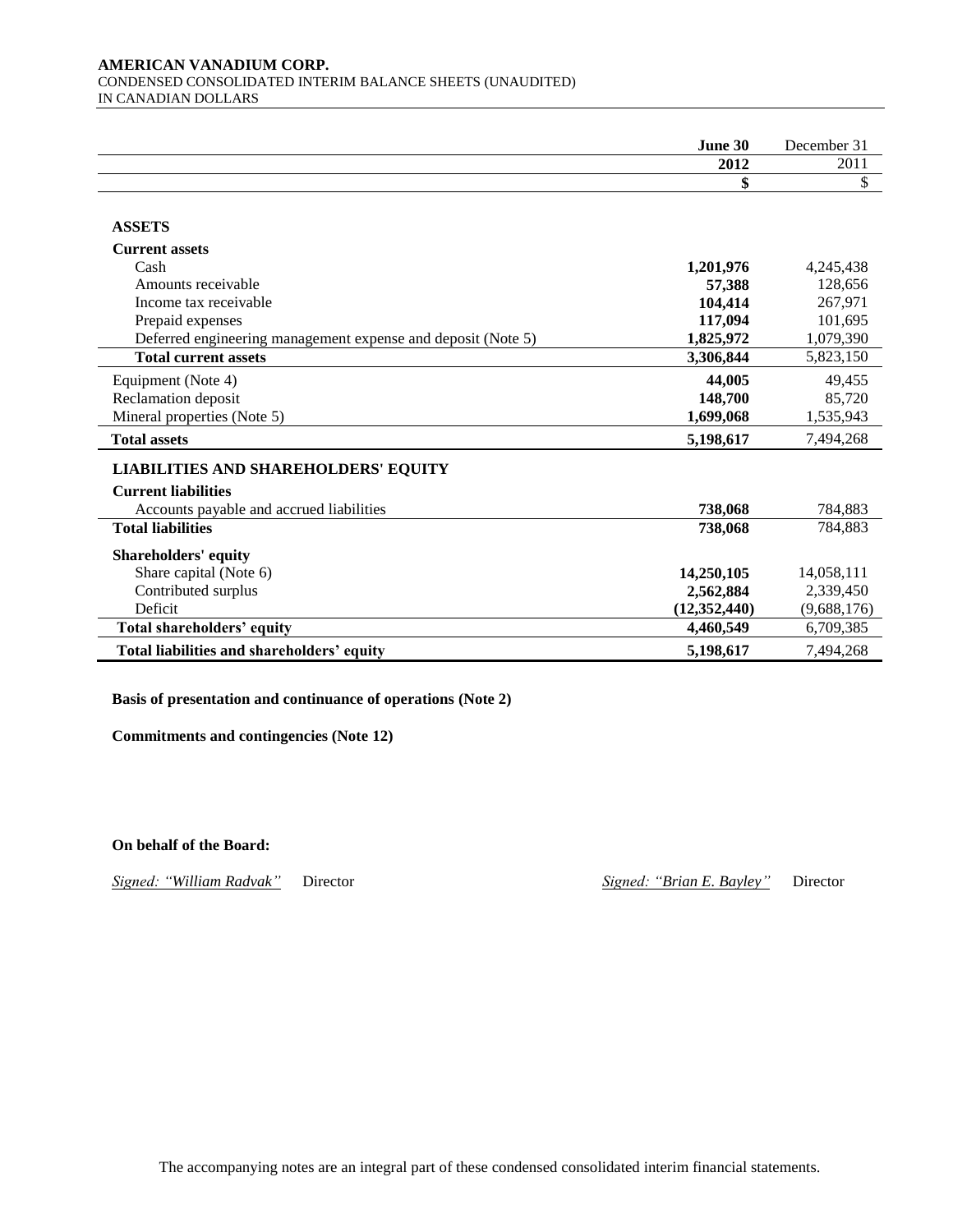#### **AMERICAN VANADIUM CORP.**  CONDENSED CONSOLIDATED INTERIM STATEMENTS OF COMPREHENSIVE LOSS (UNAUDITED) IN CANADIAN DOLLARS

|                                                        | <b>Three Months</b> | Three Months | <b>Six Months</b> | <b>Six Months</b> |
|--------------------------------------------------------|---------------------|--------------|-------------------|-------------------|
|                                                        | <b>Ended</b>        | Ended        | <b>Ended</b>      | Ended             |
|                                                        | June 30             | May 31       | June 30           | May 31            |
|                                                        | 2012                | 2011         | 2012              | 2011              |
|                                                        | \$                  | \$           | \$                | \$                |
|                                                        |                     | Note 2       |                   | Note 2            |
|                                                        |                     |              |                   |                   |
| <b>Exploration and evaluation expenses (Note 5)</b>    | 634,891             | 1,104,214    | 1,142,876         | 2,407,518         |
| General and administrative expenses:                   |                     |              |                   |                   |
| Salaries and benefits                                  | 297,084             | 102,202      | 516,852           | 192,292           |
| Stock-based compensation                               | 180,340             | 389,952      | 275,428           | 612,119           |
| Consulting (Note 7)                                    | 121,804             | 32,400       | 244,579           | 38,996            |
| Travel                                                 | 86,784              | 33,041       | 157,310           | 53,172            |
| Office facilities and administrative services (Note 7) | 47,641              | 42,476       | 95,281            | 70,458            |
| Audit and legal                                        | 40,556              | 5,748        | 50,553            | 48,070            |
| Transfer agent, listing and filing fees                | 26,711              | 19,749       | 53,650            | 32,174            |
| Investor relations and shareholder information         | 25,648              | 184,476      | 80,172            | 298,215           |
| Office and sundry                                      | 22,718              | 14,048       | 44,099            | 27,359            |
| Amortization                                           | 4,949               | 3,969        | 9,534             | 5,857             |
| Foreign exchange (gain) loss                           | (44, 920)           | 2,867        | 463               | 91,486            |
| Interest income                                        | (2,305)             | (2,897)      | (6, 533)          | (4,574)           |
| Loss before income taxes                               | 1,441,901           | 1,932,245    | 2,664,264         | 3,873,142         |
|                                                        |                     |              |                   |                   |
| <b>Current income tax recovery</b>                     |                     |              |                   | (175,306)         |
|                                                        |                     |              |                   |                   |
| Net comprehensive loss                                 | 1,441,901           | 1,932,245    | 2,664,264         | 3,697,836         |
| <b>Basic and diluted loss per share (Note 11)</b>      | 0.05                | 0.09         | 0.10              | 0.17              |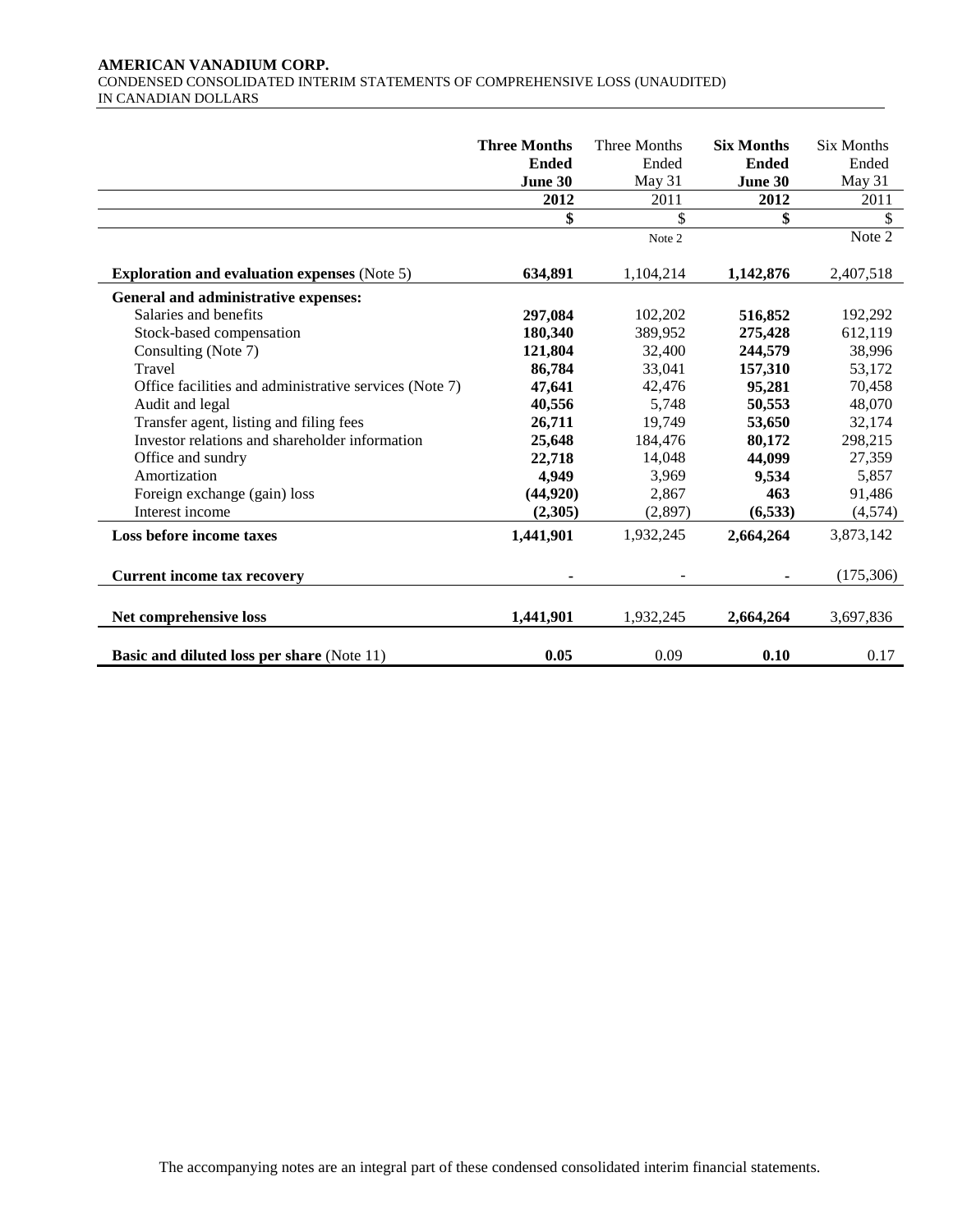#### **AMERICAN VANADIUM CORP.**

CONDENSED CONSOLIDATED INTERIM STATEMENTS OF CHANGES IN SHAREHOLDERS' EQUITY (UNAUDITED) IN CANADIAN DOLLARS

|                                                 | <b>Share</b> | <b>Contributed</b> |                |              |
|-------------------------------------------------|--------------|--------------------|----------------|--------------|
|                                                 | Capital      | <b>Surplus</b>     | <b>Deficit</b> | <b>Total</b> |
|                                                 |              |                    | \$             |              |
| Balance, December 1, 2010 (Note 2)              | 6,162,761    | 816,581            | (3,032,141)    | 3,947,201    |
| Exercise of warrants                            | 13,333       |                    |                | 13,333       |
| Exercise of stock options                       | 289,488      | (121, 489)         |                | 167,999      |
| Private placements, net of share issuance costs | 3,271,865    |                    |                | 3,271,865    |
| Stock-based compensation                        |              | 612,119            |                | 612,119      |
| Net comprehensive loss for the period           |              |                    | (3,697,835)    | (3,697,835)  |
|                                                 |              |                    |                |              |
| Balance, May 31, 2011 (Note 2)                  | 9,737,447    | 1,307,211          | (6,729,976)    | 4,314,682    |
| Private placements, net of share issuance costs | 3,647,690    | 651,526            |                | 4,299,216    |
| <b>Exercise of warrants</b>                     | 466,666      |                    |                | 466,666      |
| Exercise of stock options                       | 26,308       | (10,706)           |                | 15,602       |
| Shares issued for water rights (Note 5)         | 67,500       |                    |                | 67,500       |
| Shares issued for claims acquisition (Note 5)   | 33,750       |                    |                | 33,750       |
| Performance shares (Note 6)                     | 78,750       |                    |                | 78,750       |
| Stock-based compensation                        |              | 391,419            |                | 391,419      |
| Net comprehensive loss for the period           |              |                    | (2,958,200)    | (2,958,200)  |
| Balance, December 31, 2011                      | 14,058,111   | 2,339,450          | (9,688,176)    | 6,709,385    |
| Exercise of stock options                       | 121,994      | (51,994)           |                | 70,000       |
| Bonus shares (Note 6)                           | 70,000       |                    |                | 70,000       |
| Stock-based compensation                        |              | 275,428            |                | 275,428      |
| Net comprehensive loss for the period           |              |                    | (2,664,264)    | (2,664,264)  |
| <b>Balance, June 30, 2012</b>                   | 14,250,105   | 2,562,884          | (12, 352, 440) | 4,460,549    |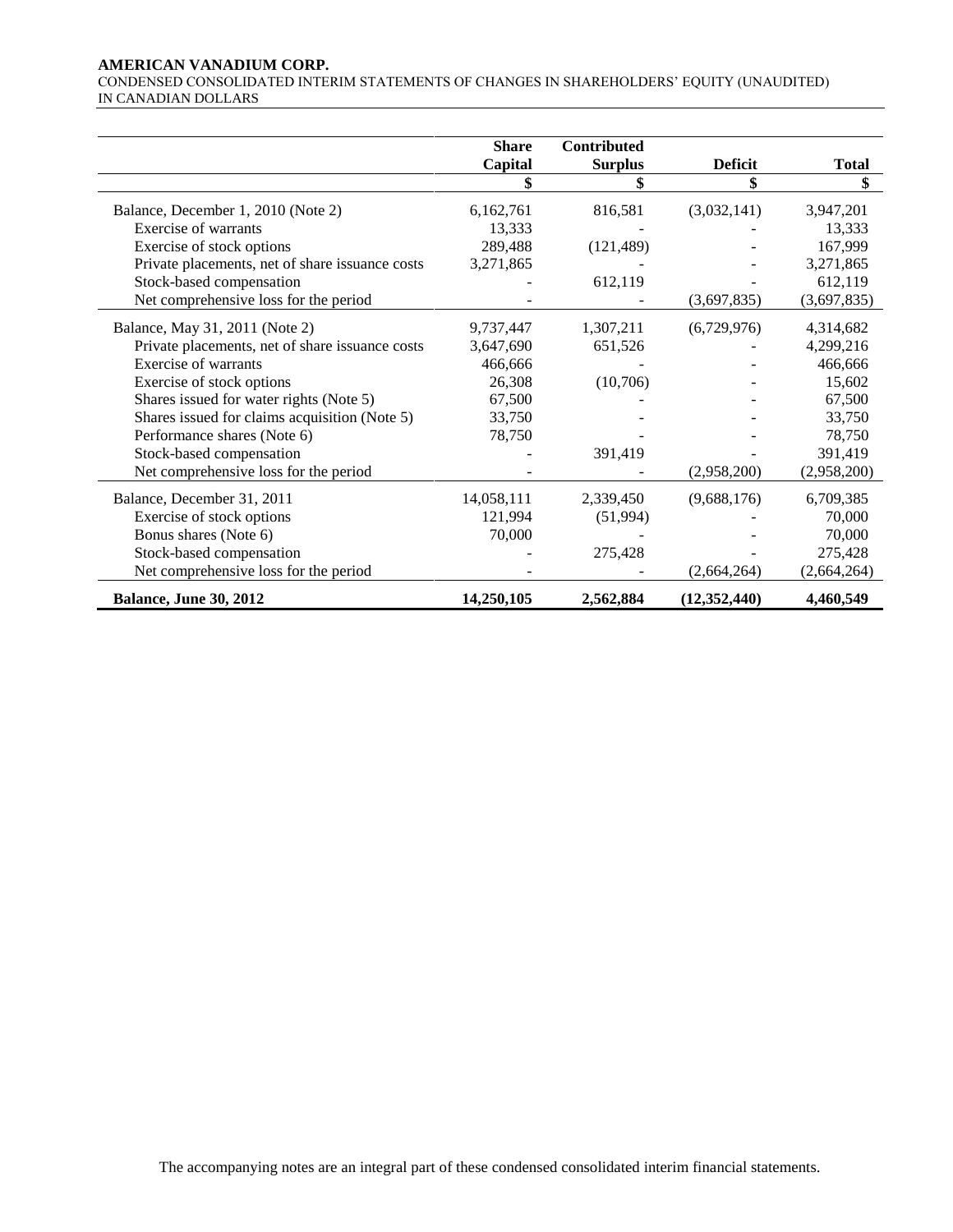#### **AMERICAN VANADIUM CORP.**  CONDENSED CONSOLIDATED INTERIM STATEMENTS OF CASH FLOWS (UNAUDITED) IN CANADIAN DOLLARS

|                                                                                                                                                                                                                     | <b>Six Months Ended</b><br>June 30                       | <b>Six Months Ended</b><br>May 31            |
|---------------------------------------------------------------------------------------------------------------------------------------------------------------------------------------------------------------------|----------------------------------------------------------|----------------------------------------------|
|                                                                                                                                                                                                                     | 2012                                                     | 2011                                         |
|                                                                                                                                                                                                                     | \$                                                       | \$                                           |
|                                                                                                                                                                                                                     |                                                          | Note 2                                       |
| <b>CASH FLOWS FROM OPERATING ACTIVITIES</b><br>Net comprehensive loss                                                                                                                                               | (2,664,264)                                              | (3,697,835)                                  |
| Items not involving cash:<br>Stock-based compensation<br>Salaries and benefits settled by issuance of shares                                                                                                        | 275,428<br>70,000                                        | 612,119                                      |
| Amortization<br>Unrealized foreign exchange loss                                                                                                                                                                    | 9,534<br>(2,112)                                         | 5,857<br>4,007                               |
| Changes in non-cash working capital balances:<br>Accounts payable and accrued liabilities<br>Deferred engineering management expense and deposit<br>Income tax receivable<br>Amounts receivable<br>Prepaid expenses | (46, 815)<br>(746, 582)<br>165,669<br>71,268<br>(15,399) | 87,636<br>(165, 138)<br>(35,559)<br>(36,793) |
| Non-operating (income) expenses:<br>Interest income                                                                                                                                                                 | (6, 533)                                                 | (4,574)                                      |
| Net cash used in operating activities                                                                                                                                                                               | (2,889,806)                                              | (3,230,280)                                  |
| <b>CASH FLOWS FROM INVESTING ACTIVITIES</b><br>Mineral property acquisition costs<br>Interest income<br>Purchase of equipment                                                                                       | (163, 125)<br>6,533<br>(4,084)                           | (94, 338)<br>4,574<br>(42, 665)              |
| Increase in reclamation deposit                                                                                                                                                                                     | (62,980)                                                 | (418)                                        |
| Net cash (used in) provided by investing activities                                                                                                                                                                 | (223, 656)                                               | (132, 847)                                   |
| <b>CASH FLOWS FROM FINANCING ACTIVITIES</b><br>Proceeds from issuance of shares, net of issuance costs<br>Deferred financing costs                                                                                  | 70,000                                                   | 3,576,058<br>(117, 845)                      |
| Net cash provided by financing activities                                                                                                                                                                           | 70,000                                                   | 3,458,213                                    |
| Change in cash for the period<br>Cash, beginning of period                                                                                                                                                          | (3,043,462)<br>4,245,438                                 | 95,086<br>3,136,748                          |
| Cash, end of period                                                                                                                                                                                                 | 1,201,976                                                | 3,231,834                                    |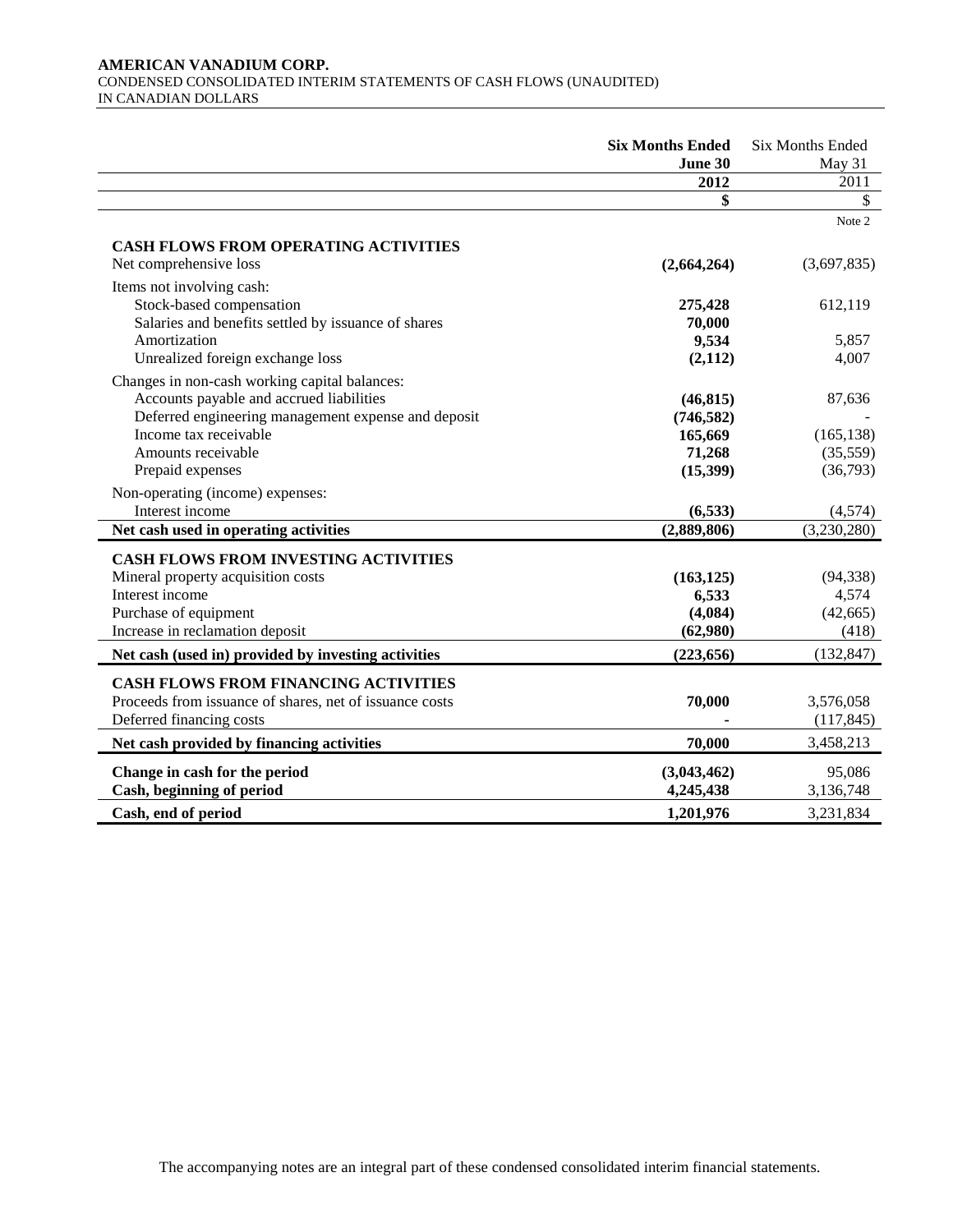# **1. NATURE OF OPERATIONS**

American Vanadium Corp. (the "Company"), incorporated under the *Canada Business Corporations Act*, is engaged in the acquisition and exploration of mineral properties, with a strategic focus on vanadium properties in the State of Nevada. The Company is currently exploring its Gibellini property and has completed a feasibility study on the property. Pending, among other factors, successful supply arrangements, the availability of sufficient financing and regulatory approval, all of which are uncertain, the Company plans to develop and operate a mine in the future.

The Company's corporate head office is located at Suite #1028, 550 Burrard Street, Vancouver, British Columbia.

The Company's shares trade on the TSX-Venture Exchange (the "Exchange") under the symbol "AVC" and are quoted on the OTCQX under the symbol "AVCVF".

# **2. BASIS OF PRESENTATION AND CONTINUANCE OF OPERATIONS**

#### **Change in financial year**

In 2011 the Company changed its financial year-end from February 28 to December 31 in order to align its financial reporting with its operational and budgeting cycles. The Company's most recent annual fiscal period was for the ten months ended December 31, 2011, while the current reporting period is for the six months ended June 30, 2012 with a comparative period for the six months ended May 31, 2011.

#### **Statement of compliance**

These condensed consolidated interim financial statements have been prepared in accordance with International Financial Reporting Standards ("IFRS") as issued by International Accounting Standards Board ("IASB"). These condensed consolidated interim financial statements have been prepared in accordance with International Accounting Standard 34, Interim Financial Reporting ("IAS 34"). These condensed consolidated interim financial statements follow the same accounting policies and methods of application as – and should be read in conjunction with – the Company's audited annual consolidated financial statements for the ten months ended December 31, 2011.

These consolidated financial statements were authorized by the Board of Directors on August 20, 2012.

#### **Going concern**

These consolidated financial statements have been prepared on the assumption that the Company will continue on a going concern basis. The Company has generally incurred net losses and negative operating cash flows since its inception, and the ability of the Company to continue as a going concern depends upon its ability to develop profitable operations and to continue to raise adequate financing. Management is actively targeting sources of additional financing which would assure continuation of the Company's operations and exploration programs. In order for the Company to meet its liabilities as they come due and to continue its operations, the Company is solely dependent upon its ability to generate such financing.

There can be no assurance that the Company will be able to develop profitable operations or continue to raise additional funds, in which case the Company may be unable to meet its financial obligations. Should the Company be unable to generate funds from its assets and discharge its liabilities in the normal course of business, the net realizable value of its assets may be materially less than the amounts recorded on the balance sheets. The financial statements do not include adjustments to amounts and classifications of assets and liabilities that might be necessary should the Company be unable to continue operations.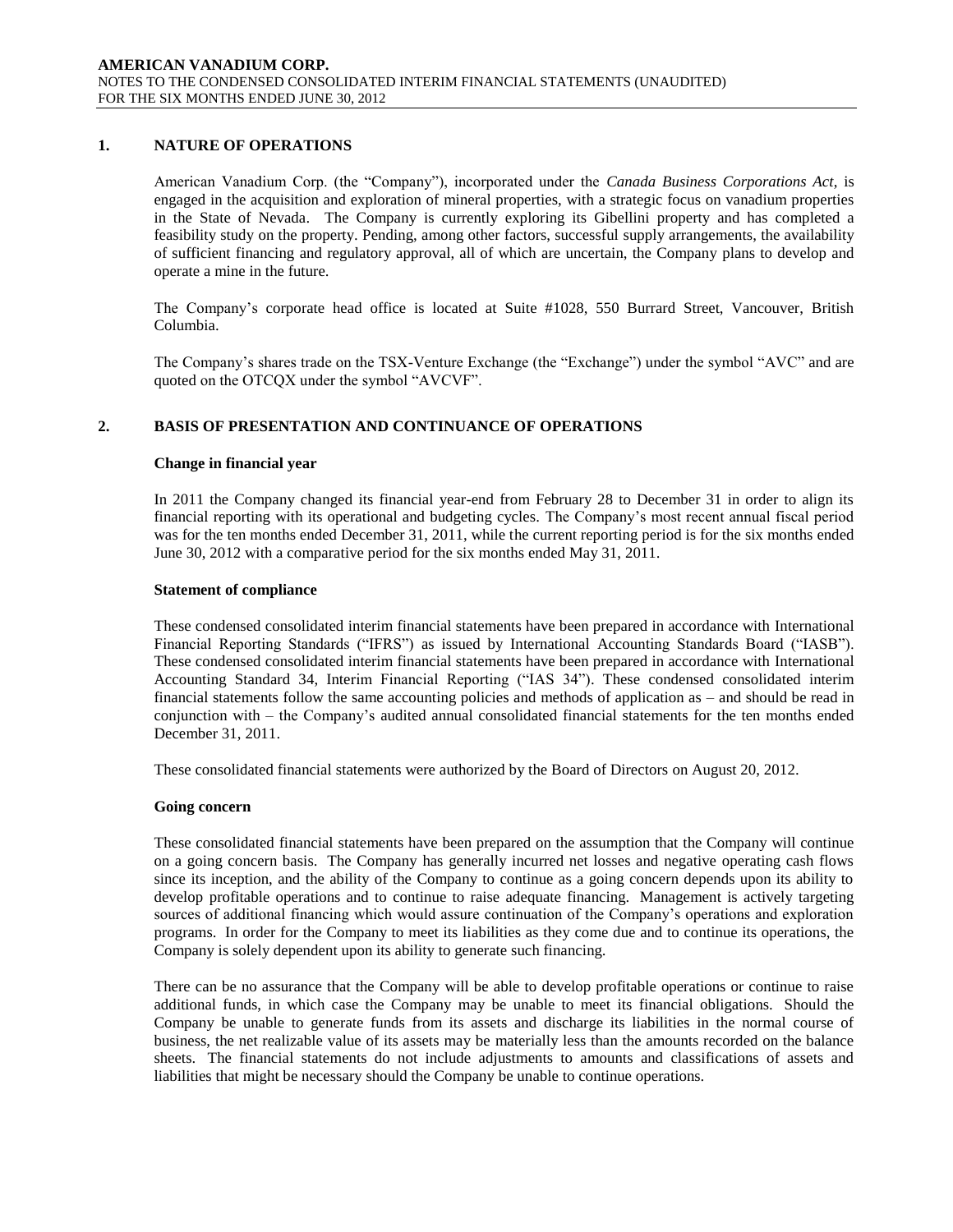The Company's ability to raise additional funds is dependent on favourable conditions in equity and alternative investment markets, which are volatile and subject to significant uncertainty. The Company will continue to identify alternative sources of financing, but anticipates reliance on equity markets in the near term.

As at June 30, 2012, the Company maintained a working capital surplus of \$2,568,776 and had \$4,460,549 in shareholders' equity.

# **3. SIGNIFICANT ACCOUNTING POLICIES**

#### **Basis of consolidation**

These condensed consolidated interim financial statements include the assets, liabilities, income and expenses of the Company and its wholly-owned U.S. subsidiary, American Vanadium US Inc. All intercompany transactions and balances have been eliminated on consolidation. Unless otherwise indicated, all amounts are reported in Canadian dollars, which is the functional currency of the Company and American Vanadium US Inc.

#### **Basis of measurement**

The balances in these consolidated financial statements have been measured on an historical cost basis, except for cash and short-term investments which are measured at fair value.

#### **Application of new and revised International Financial Reporting Standards**

#### i. IAS 12 Income Taxes ("IAS 12")

Effective January 1, 2012, the Company adopted an amendment to IAS 12 that removed certain subjectivity in measuring deferred tax assets and liabilities arising on investment property measured at fair value. There was no impact on the Corporation's financial statements as a result of the application of this amended standard.

ii. IFRS 7 Financial Instruments: Disclosures ("IFRS 7")

Effective January 1, 2012, the Company adopted an amendment to IFRS 7 that requires additional disclosure on the transfer of financial assets by the Company, including the possible effects of any residual risks that the Company retains. There was no impact on the Company's financial statements as a result of the application of this amended standard.

#### **Significant accounting policies, estimates and judgments**

Notwithstanding the application of new and revised International Financial Reporting Standards previously discussed, these condensed consolidated interim financial statements have been prepared using the same accounting policies and are subject to the same estimates, judgments and measurement uncertainties as those described in Note 3 of its audited consolidated financial statements as at and for the ten months ended December 31, 2011.

#### **Recent accounting pronouncements issued but not yet adopted**

The Company has reviewed new and revised accounting pronouncements that have been issued but are not yet effective for the year beginning January 1, 2012, and has determined that the following may have an impact on its consolidated financial statements: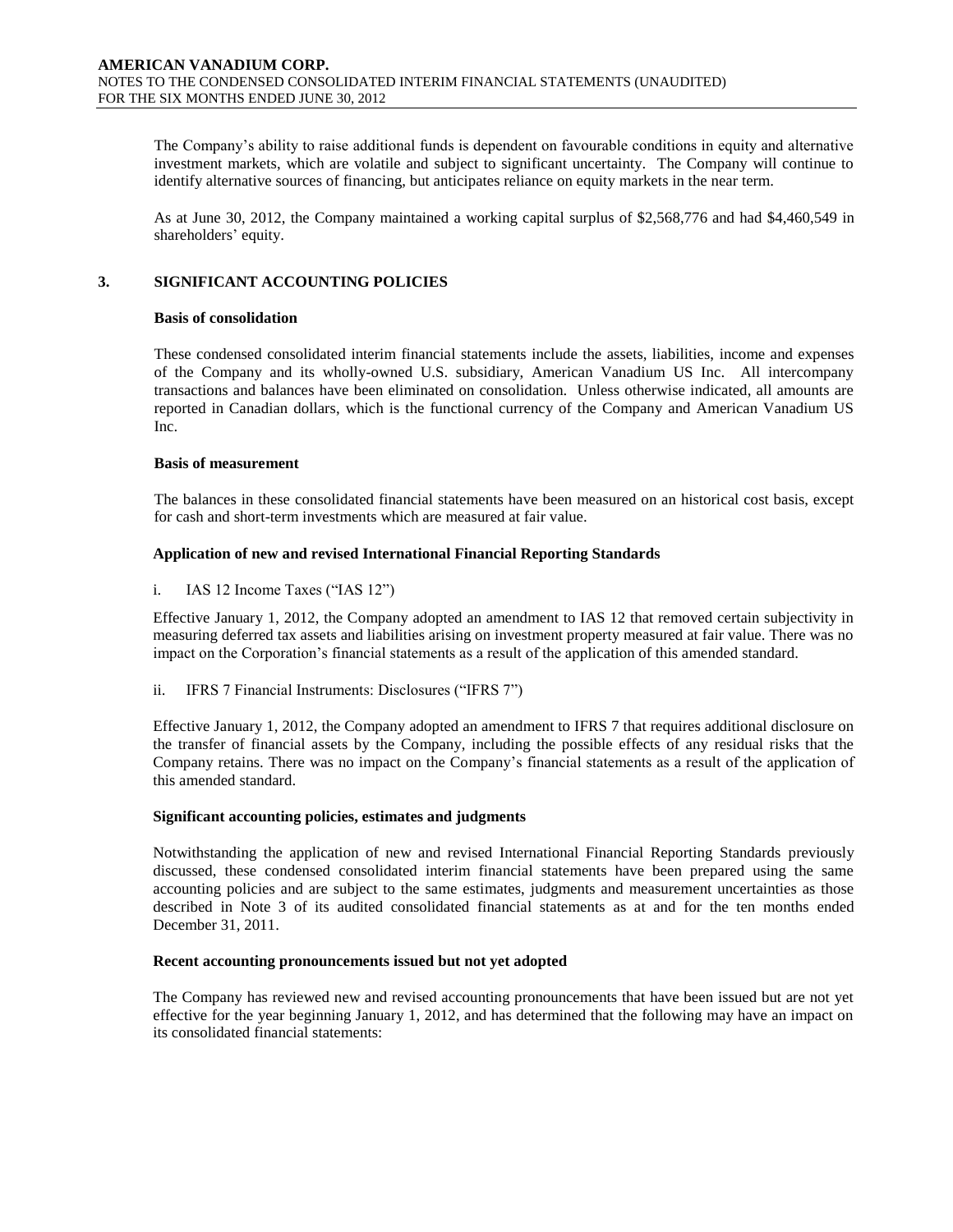### i. IAS 1 Presentation of Financial Statements ("IAS 1")

IAS 1 was amended in June 2011 to provide guidance on the presentation of items contained in other comprehensive income ("OCI") and their classification within OCI. The amendments are to be applied for annual periods beginning on or after July 1, 2012, with earlier adoption permitted. The amendments are not expected to have a significant impact on the Company's consolidated financial statements.

#### ii. IFRS 7 Financial Instruments: Disclosures ("IFRS 7")

IFRS 7 was amended in December 2011 to included improved disclosure for offsetting of offset financial assets and financial liabilities. The amendments are to be applied for annual periods beginning on or after January 1, 2013, with earlier adoption permitted. The amendments are not expected to have a significant impact on the Company's consolidated financial statements.

#### iii. IFRS 9 Financial Instruments ("IFRS 9")

IFRS 9 was issued in November 2009 and is intended to replace current IAS 39, "Financial Instruments: Recognition and Measurement". IFRS 9 uses a single approach to determine whether a financial asset is measured at amortized cost or fair value, replacing the multiple rules in IAS 39. The approach in IFRS 9 is based on how an entity manages its financial instruments in the context of its business model and the contractual cash flow characteristics of the financial assets. The new standard also requires a single impairment method to be used, replacing the multiple impairment methods in IAS 39. IFRS 9 is effective for annual periods beginning on or after January 1, 2015. The amendments are not expected to have a significant impact on the Company's consolidated financial statements.

#### iv. IFRS 10 Consolidated Financial Statements ("IFRS 10")

IFRS 10 establishes principles for the presentation and preparation of consolidated financial statements when an entity controls one or more other entities. IFRS 10 supersedes IAS 27 "Consolidated and Separate Financial Statements" and SIC-12 "Consolidation—Special Purpose Entities" and is effective, with retrospective application, for annual periods beginning on or after January 1, 2013. Earlier application is permitted. The Company is currently evaluating the impact of this standard on its consolidated financial statements.

v. IFRS 11 Joint Arrangements ("IFRS 11")

IFRS 11 establishes principles for financial reporting by parties to a joint arrangement. IFRS 11 supersedes current IAS 31 "Interests in Joint Ventures" and SIC-13 "Jointly Controlled Entities—Non-Monetary Contributions by Venturers" and is effective, with retrospective application, for annual periods beginning on or after January 1, 2013. Earlier application is permitted. The Company is currently evaluating the impact of this standard on its consolidated financial statements.

vi. IFRS 12 Disclosure of Interests in Other Entities ("IFRS 12")

IFRS 12 applies to entities that have an interest in a subsidiary, a joint arrangement, an associate or an unconsolidated structured entity. IFRS 12 is effective, with retrospective application, for annual periods beginning on or after January 1, 2013. Earlier application is permitted. The Company is currently evaluating the impact of this standard on its consolidated financial statements.

#### vii. IFRS 13 Fair Value Measurements ("IFRS 13")

IFRS 13 defines fair value and sets out a single IFRS framework for fair value measurements and disclosures. IFRS 13 applies to other IFRSs that require or permit measurements or disclosures based on fair values, except in specified circumstances. IFRS 13 is to be applied for annual periods beginning on or after January 1, 2013.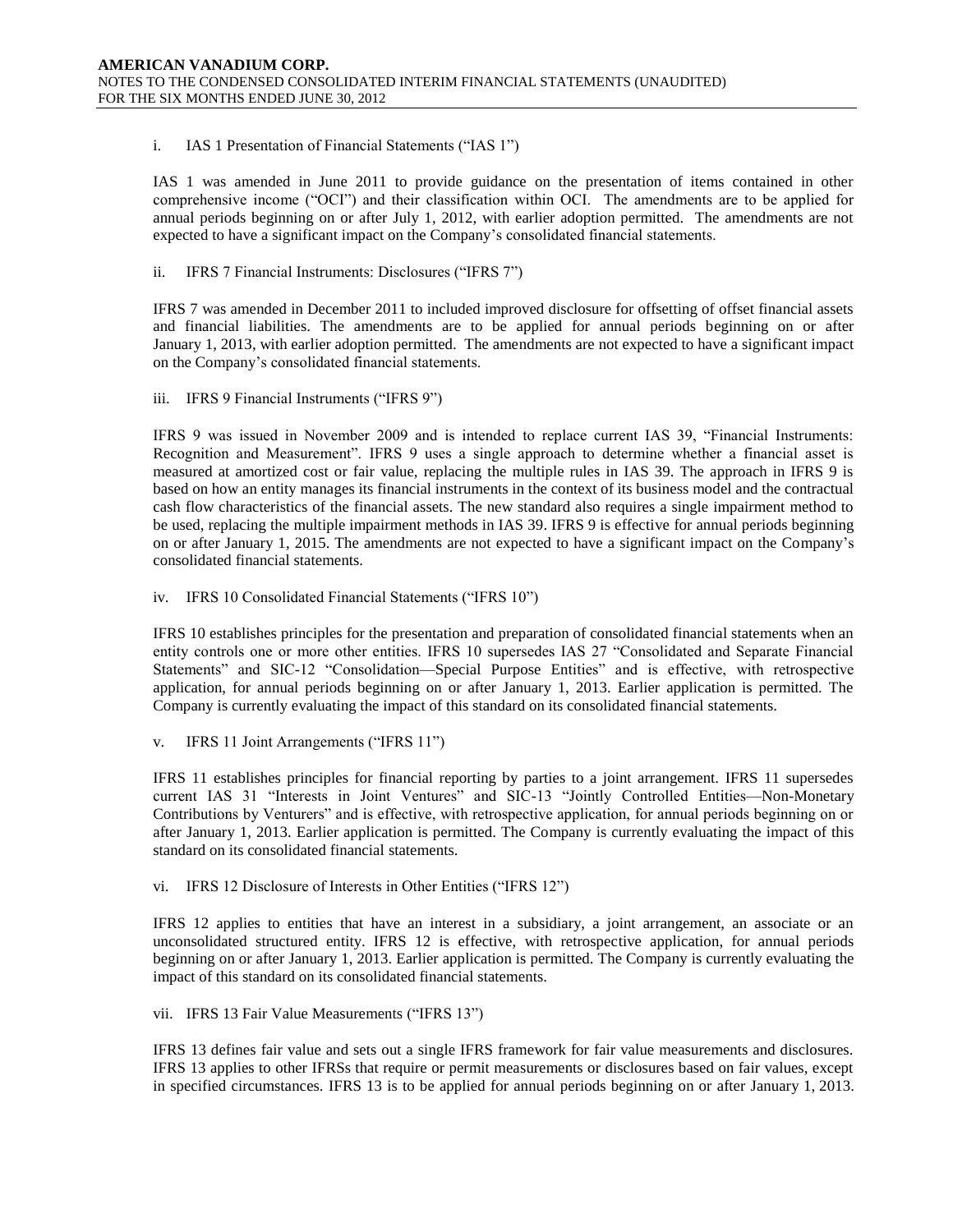Earlier application is permitted. The Company is currently evaluating the impact of this standard on its consolidated financial statements.

viii. IAS 32 Financial Instruments – Presentation ("IAS 32")

In December 2011, certain amendments to IAS 32 were issued which address inconsistencies when applying the offsetting criteria outlined in this standard. These amendments clarify certain criteria required in order to offset financial assets and financial liabilities. These amendments are required to be adopted retrospectively for periods beginning January 1, 2014. The Company is currently evaluating the impact of this standard on its consolidated financial statements.

# **4. EQUIPMENT**

Changes to the Company's equipment balances are as follows:

|                                 | Field     | <b>Office</b> |                 |              |
|---------------------------------|-----------|---------------|-----------------|--------------|
|                                 | Equipment | Equipment     | <b>Vehicles</b> | <b>Total</b> |
|                                 | \$        | \$            | \$              | \$           |
| Cost                            |           |               |                 |              |
| Balance, December 31, 2011      | 28,680    | 12.918        | 41,118          | 82,716       |
| Additions                       |           | 4.084         |                 | 4,084        |
| <b>Balance, June 30, 2012</b>   | 28,680    | 17,002        | 41,118          | 86,800       |
| <b>Accumulated amortization</b> |           |               |                 |              |
| Balance, December 31, 2011      | 22,640    | 4.255         | 6.366           | 33,261       |
| Additions                       | 2,914     | 2,304         | 4,316           | 9,534        |
| <b>Balance, June 30, 2012</b>   | 25,554    | 6,559         | 10,682          | 42,795       |
| <b>Carrying value</b>           |           |               |                 |              |
| December 31, 2011               | 6,040     | 8,663         | 34,752          | 49,455       |
| June 30, 2012                   | 3,126     | 10.443        | 30,436          | 44,005       |

#### **5. MINERAL PROPERTIES**

#### **Acquisition costs**

As at June 30, 2012 and prior periods, the carrying values of mineral properties were comprised solely of capitalized acquisition costs for mineral rights. Changes to these carrying values are as follows:

|                         | Gibellini | Del Rio                  | <b>Hot Creek</b> | <b>Total</b> |
|-------------------------|-----------|--------------------------|------------------|--------------|
|                         | ۰D        |                          |                  |              |
| As at December 31, 2011 | 1.487.089 | 39.683                   | 9.171            | 1,535,943    |
| <b>Additions</b>        | 163.125   | $\overline{\phantom{a}}$ | -                | 163,125      |
| As at June 30, 2012     | 1,650,214 | 39,683                   | 9.171            | 1,699,068    |

The Company has capitalized, rather than expensed, property acquisition costs on the basis that holding title to the related properties allows the Company to explore and develop these properties in the future. Acquiring and maintaining title to mineral properties involves certain inherent risks due to difficulties in determining the validity of certain claims as well as the potential for problems arising from the frequently ambiguous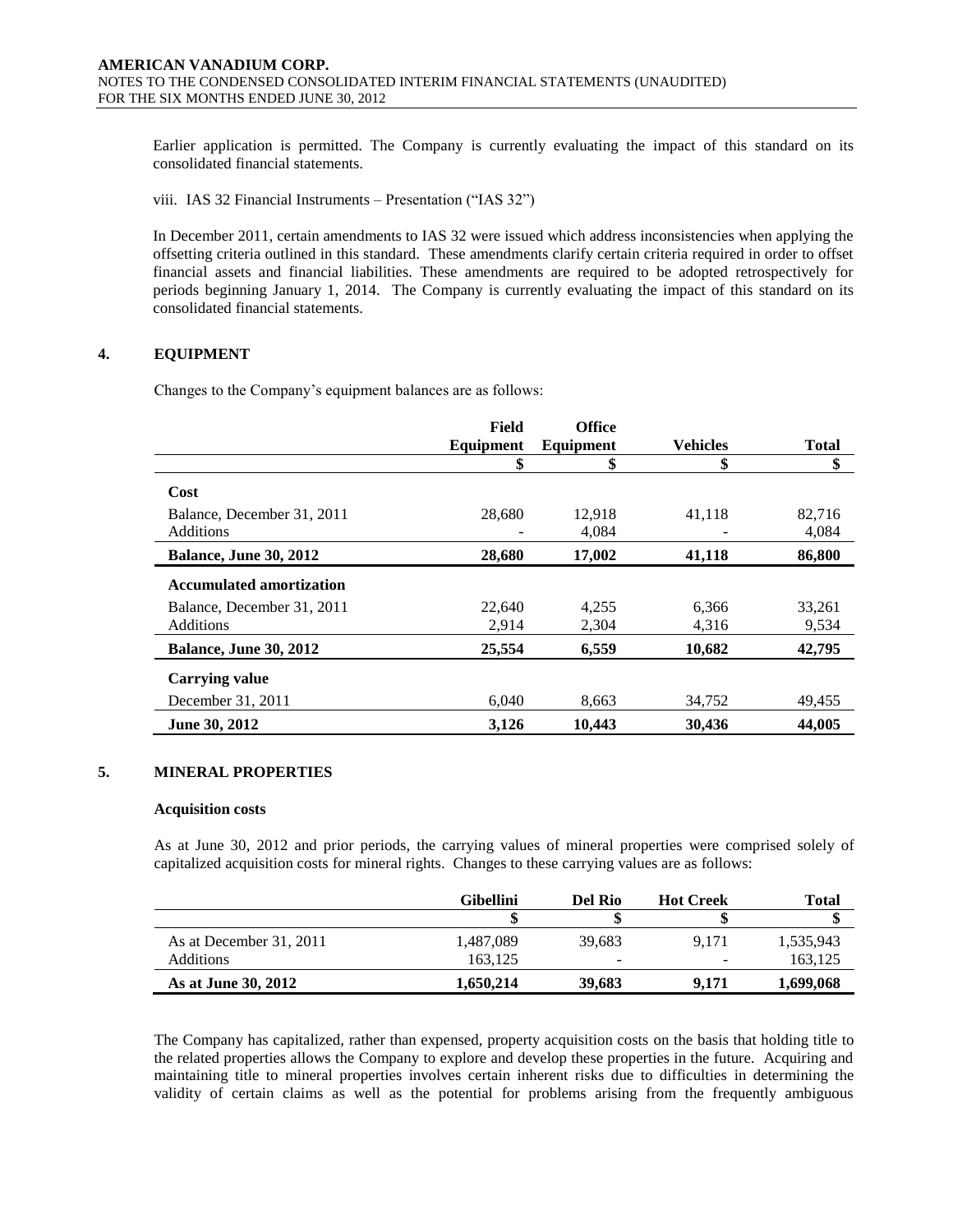conveyance history characteristic of many mineral properties. The Company has investigated title to all of its mineral properties and, to the best of its knowledge, title to all of its properties are in good standing.

#### **Exploration and evaluation expenses**

During the six months ended June 30, 2012, exploration and evaluation expenses incurred on the Company's mineral properties were as follows:

|                              | <b>Gibellini</b> | <b>Del Rio</b> | <b>Hot Creek</b> | <b>Total</b> |
|------------------------------|------------------|----------------|------------------|--------------|
|                              | \$               | \$             |                  | \$           |
| Environmental permitting     | 284,792          |                |                  | 284,792      |
| Metallurgy                   | 268,647          |                |                  | 268,647      |
| General                      | 181,718          |                |                  | 181,718      |
| Engineering, procurement and |                  |                |                  |              |
| construction management      | 175,931          |                |                  | 175,931      |
| Geotechnical                 | 124,690          |                |                  | 124,690      |
| Engineering                  | 53,592           |                |                  | 53,592       |
| Property maintenance         | 32,522           | 1,218          |                  | 33,740       |
| Exploration                  | 6,549            |                |                  | 6,549        |
| Feasibility                  | 6,197            |                |                  | 6,197        |
| Power                        | 4,358            |                |                  | 4,358        |
| Drilling and trenching       | 2,065            |                |                  | 2,065        |
| Water                        | 597              |                |                  | 597          |
|                              | 1,141,658        | 1,218          |                  | 1,142,876    |

During the six months ended May 31, 2011, exploration and evaluation expenses incurred on the Company's mineral properties were as follows:

|                          | <b>Gibellini</b> | <b>Del Rio</b> | <b>Hot Creek</b> | <b>Total</b> |
|--------------------------|------------------|----------------|------------------|--------------|
|                          | \$               | \$             | \$               | \$           |
| Feasibility              | 1,318,169        |                |                  | 1,318,169    |
| Water                    | 410.719          |                |                  | 410.719      |
| General                  | 254.736          | 4,379          |                  | 259,115      |
| Environmental permitting | 207,506          |                |                  | 207,506      |
| Metallurgy               | 85,634           | 221            |                  | 85,855       |
| Engineering              | 46,294           | 290            |                  | 46,584       |
| Drilling and trenching   | 35,658           |                |                  | 35,658       |
| Property maintenance     | 28,022           |                |                  | 28,022       |
| Exploration              | 13,516           |                |                  | 13,516       |
| Geotechnical             | 2,186            |                |                  | 2,186        |
| Power                    | 188              |                |                  | 188          |
|                          | 2,402,628        | 4,890          |                  | 2.407.518    |

#### **Summary of properties**

a) Gibellini Property, Nevada, U.S.

During the year ended February 28, 2007, the Company entered into a Mineral Lease Agreement to acquire 40 unpatented lode mining claims, paying US\$60,000 upon the execution of the agreement. Pursuant to the terms of the agreement, the Company is required to pay a production royalty of 2.5% of the net smelter returns ("NSR") of all mineral substances produced from the claims, to a maximum of US\$3,000,000, at which point the production royalty decreases to 2.0%. The Company is also required to pay US\$30,000, quarterly, and such payments are credited against any future production royalties payable. As of June 30, 2012, the Company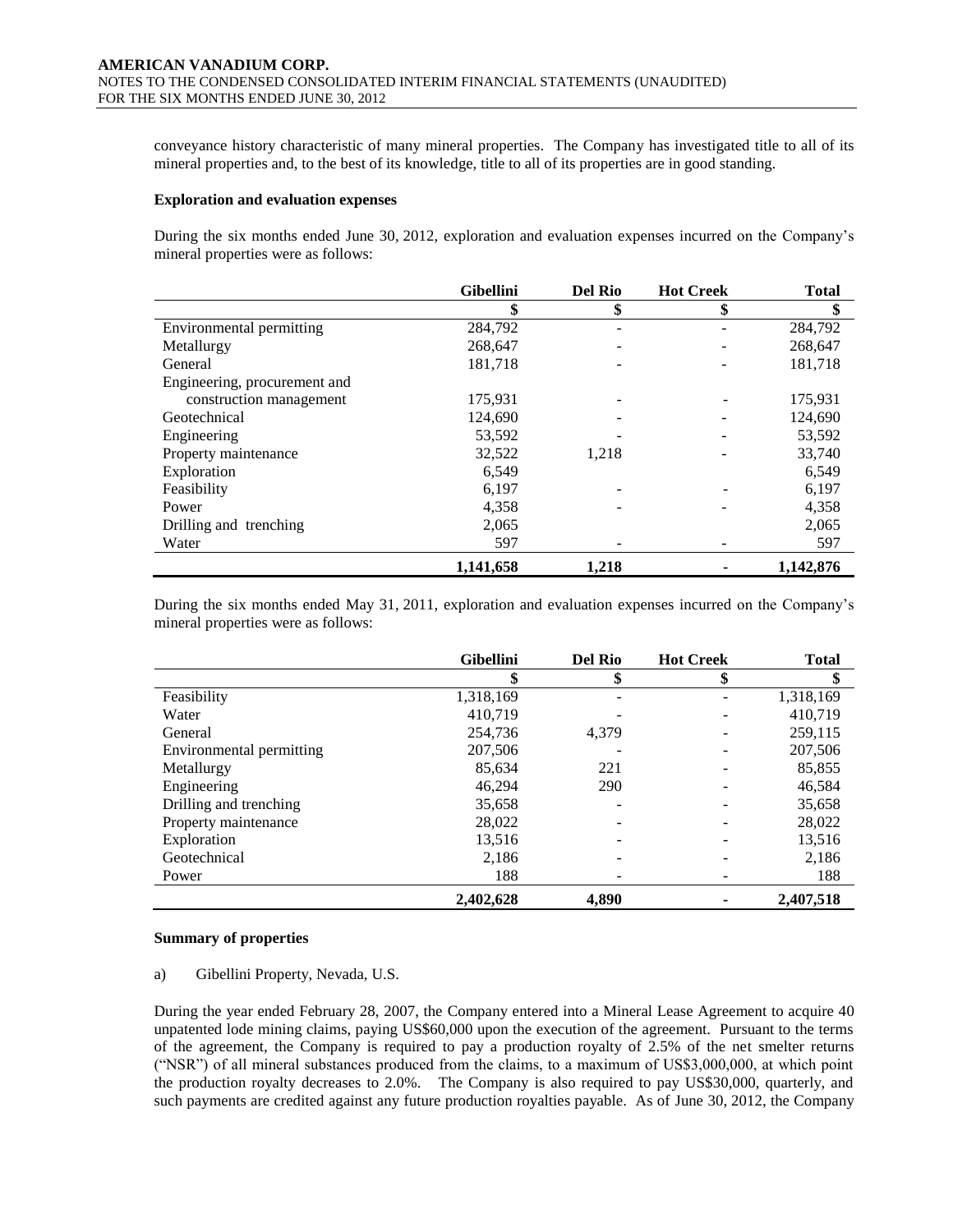has paid a total of US\$570,000 for these advance royalty payments, including US\$60,000 paid during the six months ended June 30, 2012.

During the year ended February 28, 2007, the Company entered into a Mineral Lease Agreement to acquire 12 unpatented lode mining claims, paying US\$9,000 upon the execution of the agreement. Pursuant to the terms of the agreement the Company is required to pay an initial production royalty payment of US\$30,000 within 60 days of production from the claims and a production royalty of 3.0% of NSR of all mineral substances produced from the claims. Also, the Company must pay an escalating series of annual payments, which will be credited against any future production royalties payable. As of June 30, 2012, the Company has paid a total of US\$95,000 for these advance royalty payments; remaining payments are US\$24,000, annually. Further, the Company has the option to purchase these claims for a total purchase price of US\$1,000,000.

During the ten months ended December 31, 2011, the Company acquired 17 unpatented lode mining claims for US\$50,000 – in addition to US\$70,000 in previous payments – and the issuance of 25,000 of its common shares valued at \$33,750.

During the ten months ended December 31, 2011, the Company acquired an additional 185 unpatented lode claims and seven placer claims through the staking process.

During the ten months ended December 31, 2011, the Company obtained various rights to water required for production from the Gibellini Property. Consideration for these rights included a cash payment of US\$295,000 and 50,000 common shares in the Company valued at \$67,500. The Company is required to make annual rental payments of US\$225,000, which may be adjusted for the Consumer Price Index. During the six months ended June 30, 2012, the Company paid US\$103,000 of such rental payments.

b) Del Rio Property, Nevada, U.S.

During the year ended February 28, 2011, the Company acquired 120 claims through the staking process. No additional claims have been subsequently acquired.

c) Hot Creek Property, Nevada, U.S.

During the year ended February 28, 2011, the Company acquired 18 claims through the staking process. No additional claims have been subsequently acquired.

#### **Engineering, procurement and construction management**

During the ten months ended December 31, 2011, the Company entered into an agreement with an independent contractor who will manage various phases of the development of a mine on the Gibellini Property. These phases include basic and detailed engineering, asset and service procurement, and mine construction. As at June 30, 2012, the contractor has commenced the basic engineering phase.

On the commencement of the basic engineering phase, the Company paid a US\$559,936 deposit, and 17 monthly installments totalling US\$2,799,679 are required throughout the phase. Installments and the deposit have been recorded on the consolidated balance sheet as a deferred engineering management expense and deposit when paid or accrued, which is then recognized as an expense on a percentage-of-completion basis over the duration of the phase.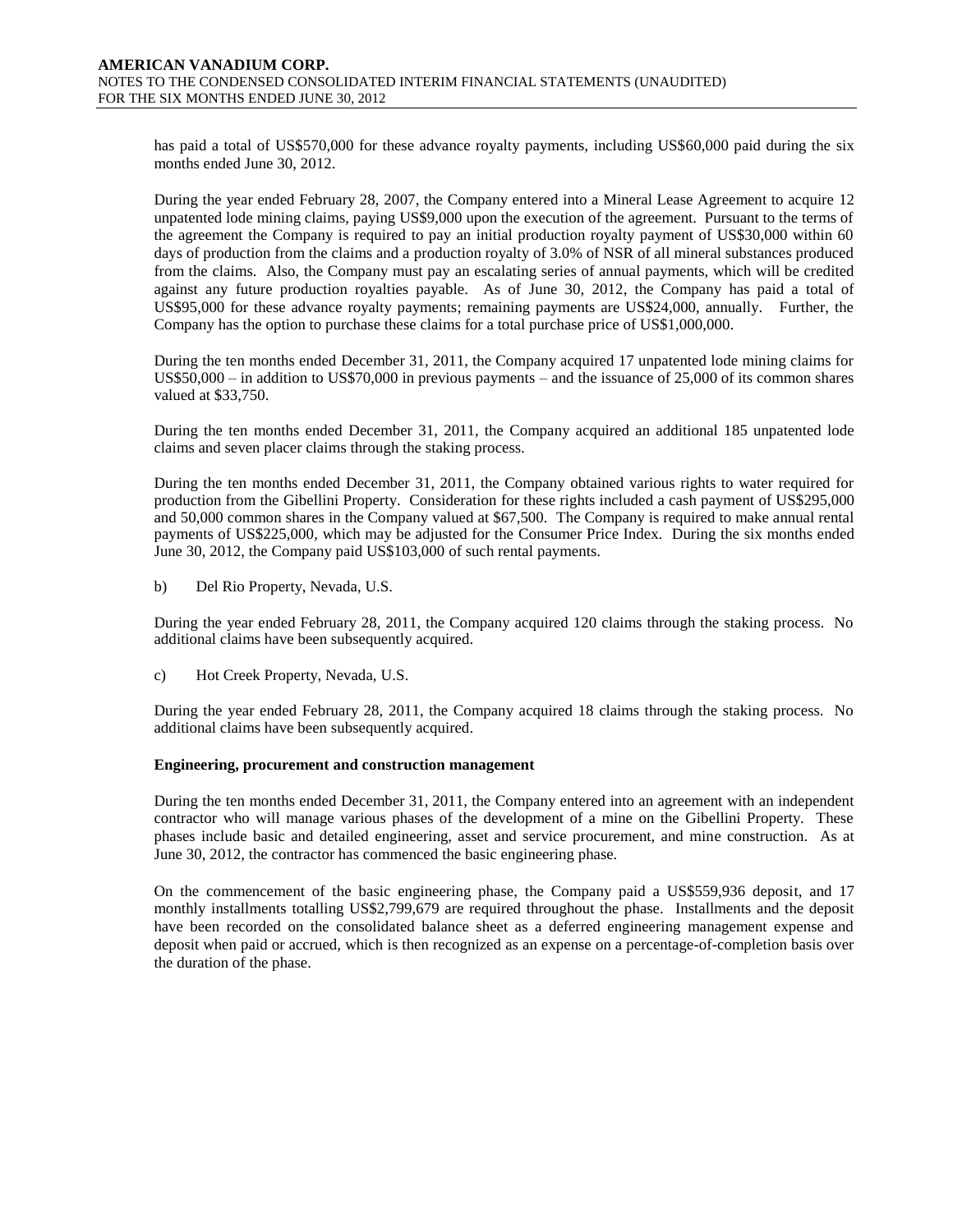Changes to the deferred engineering management expense and deposit balance are as follows:

|                                                             | Amount     |
|-------------------------------------------------------------|------------|
|                                                             |            |
| Balance, December 31, 2011                                  | 1,079,390  |
| Monthly installments paid or accrued                        | 922.513    |
| Expense recognized for percentage-of-completion achievement | (175, 931) |
| <b>Balance, June 30, 2012</b>                               | 1,825,972  |

#### **6. SHAREHOLDERS' EQUITY**

#### **Share capital**

#### *Authorized*

Unlimited number of common voting shares with no par value.

#### *Issued and outstanding*

|                                                                | Number of            |            |
|----------------------------------------------------------------|----------------------|------------|
|                                                                | <b>Common Shares</b> | Amount     |
|                                                                |                      | \$         |
| Outstanding, March 1, 2011                                     | 20, 267, 814         | 6,349,922  |
| Issued through private placements, net of share issuance costs | 5,771,917            | 6,919,555  |
| Issued on exercise of warrants                                 | 1,166,666            | 466,666    |
| Issued on exercise of stock options                            | 87,000               | 141,968    |
| Issued for water rights (Note 5)                               | 50,000               | 67,500     |
| Issued for mineral claims (Note 5)                             | 25,000               | 33,750     |
| Issued on achievement of performance targets                   | 75,000               | 78,750     |
| Outstanding, December 31, 2011                                 | 27,443,397           | 14,058,111 |
| Issued on exercise of stock options                            | 200,000              | 121.994    |
| Issued on employment signing bonus                             | 100,000              | 70,000     |
| Outstanding, June 30, 2012                                     | 27,743,397           | 14,250,105 |

#### *Private placements*

On March 22, 2011, the Company completed a brokered private placement of 2,770,250 common share units at a price of \$1.35 per unit for gross proceeds of \$3,739,838. Each unit consists of one common share and one-half of one common share purchase warrant. Each whole common share purchase warrant entitles the holder to purchase one additional common share at a price of \$1.95 until September 22, 2012. The full value of these units is attributed to the value of the common shares. An additional 193,918 agent's warrants were issued as part of this private placement with a fair value of \$109,668, but these warrants expired on March 22, 2012. Transaction costs for the private placement, which include the fair value of agent's warrants, cash commissions, and legal and other fees, totalled \$577,641.

On July 15, 2011, the Company completed a non-brokered private placement of 2,334,667 common share units at a price of \$1.50 per unit for gross proceeds of \$3,502,001. Each unit consists of one common share and onequarter of one common share purchase warrant. Each whole common share purchase warrant entitles the holder to purchase an additional common share at a price of \$2.00 until January 15, 2013. The value of these units has been bifurcated between common shares at a value of \$1.34 per share and warrants at a value of \$0.16 per one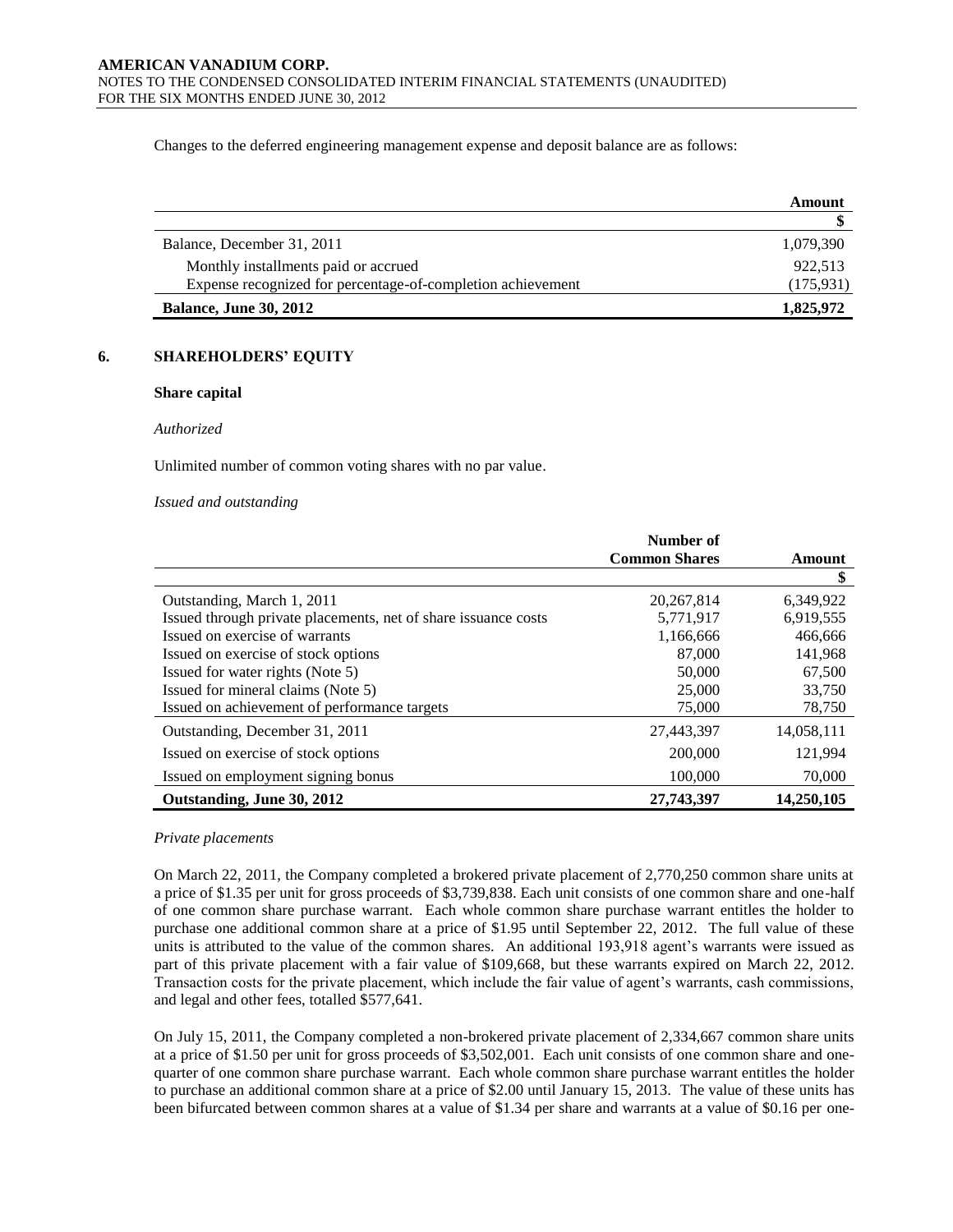quarter warrant. An additional 23,940 finder's warrants were issued as part of this private placement with a fair value of \$8,232. Each finder's warrant entitles the holder to purchase one common share at a price of \$2.00 per common share until July 15, 2012. Transaction costs for the private placement, which include the fair value of finder's warrants, cash commissions, and legal and other fees, totalled \$211,516.

On August 31, 2011, the Company completed a non-brokered private placement of 667,000 common share units at a price of \$1.50 per unit for gross proceeds of \$1,000,500. Each unit consists of one common share and onequarter of one common share purchase warrant. Each whole common share purchase warrant entitles the holder to purchase an additional common share at a price of \$2.00 until February 28, 2013. The value of these units has been bifurcated between common shares at a value of \$1.26 per share and warrants at a value of \$0.24 per one-quarter warrant.

#### *Performance and bonus shares*

During the ten months ended December 31, 2011, the Company entered into an arrangement whereby up to 500,000 of its common shares could be issued in four tranches to an officer of the Company upon meeting various milestones for the development of the Gibellini property. During the ten months ended December 31, 2011, the first milestone was met and 75,000 of these shares valued at \$78,750 were issued.

During the six months ended June 30, 2012, the Company entered into arrangements whereby up to 3,000,000 of its common shares could be issued to certain officers and directors, or to companies related to them. These shares are issuable in tranches upon completion of various milestones related to the development of the Gibellini property or other strategic achievements. During the six months ended June 30, 2012, 100,000 of these shares valued at \$70,000 were issued as a signing bonus to a new officer of the Company.

The performance conditions for the issuance of the remaining 3,325,000 performance and bonus shares are discussed in Note 12.

#### **Warrants**

Changes to the balance of warrants outstanding are as follows:

|                                               | Number of<br><b>Warrants</b> | <b>Weighted Average</b><br><b>Exercise Price</b> | <b>Weighted Average</b><br><b>Fair Value</b> |
|-----------------------------------------------|------------------------------|--------------------------------------------------|----------------------------------------------|
|                                               |                              |                                                  |                                              |
| Outstanding, March 1, 2011                    | 1,166,666                    | 0.40                                             |                                              |
| Warrants exercised                            | (1,166,666)                  | 0.40                                             |                                              |
| Warrants issued as part of common share units | 2,135,542                    | 1.97                                             | 0.25                                         |
| Warrants issued as agent's and finder's fees  | 217,858                      | 1.42                                             | 0.54                                         |
| Outstanding, December 31, 2011                | 2,353,400                    | 1.92                                             | 0.28                                         |
| Warrants expired                              | (193, 918)                   | 1.35                                             | 0.57                                         |
| Outstanding, June 30, 2012                    | 2,159,482                    | \$1.97                                           | 0.25                                         |

The fair value of warrants included in common share units is determined as the excess in the value of the unit over the market price of the Company's common shares on the date the units are issued.

The fair value of agent's and finder's warrants issued on a stand-alone basis is determined using the Black-Scholes option pricing model.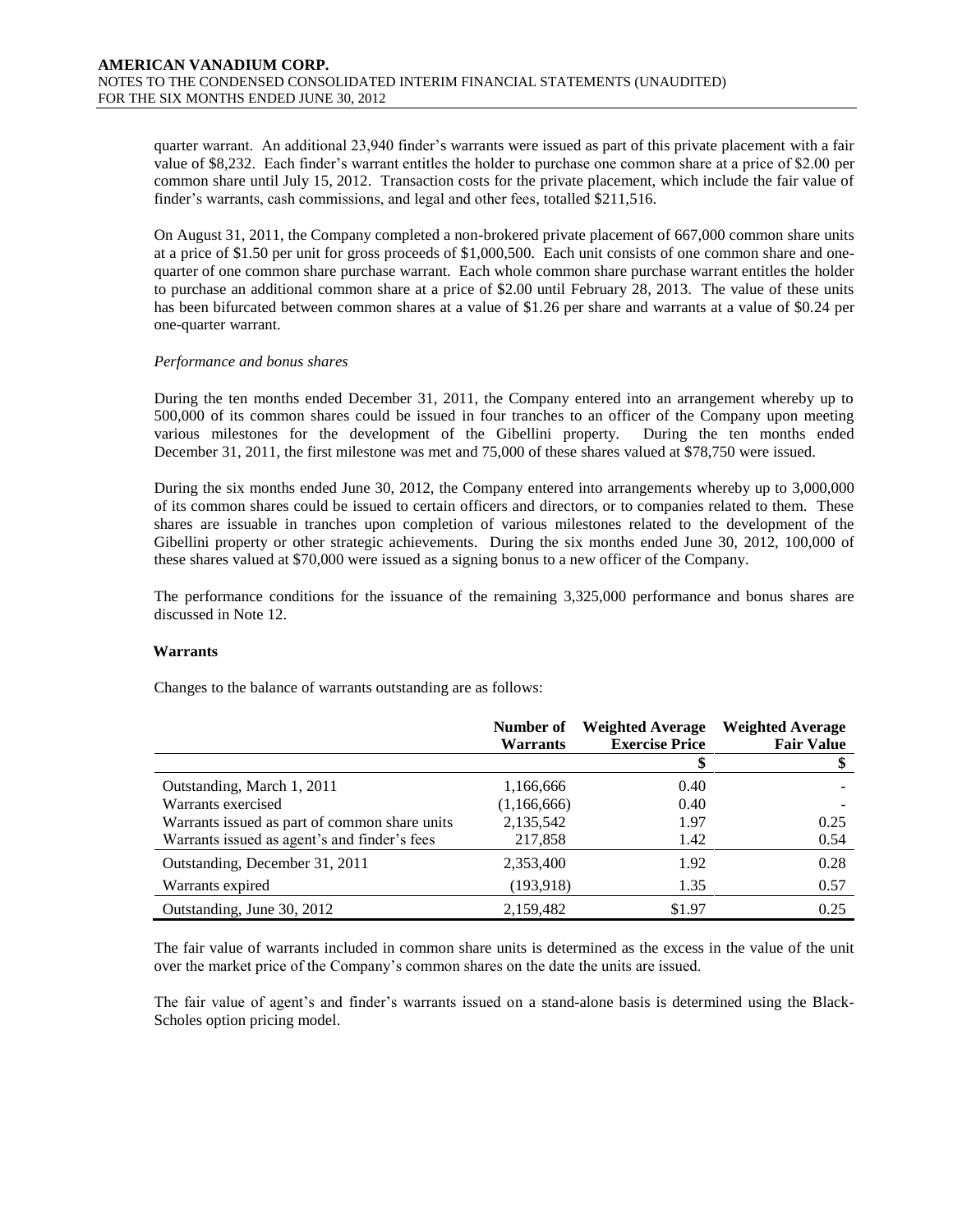The following warrants were outstanding and exercisable as at June 30, 2012:

|                    |                       | Number of              |
|--------------------|-----------------------|------------------------|
|                    |                       | <b>Warrants</b>        |
|                    |                       | <b>Outstanding and</b> |
| <b>Expiry date</b> | <b>Exercise Price</b> | <b>Exercisable</b>     |
|                    | ۰D                    |                        |
| July 15, 2012      | 2.00                  | 23,940                 |
| September 22, 2012 | 1.95                  | 1,385,125              |
| January 15, 2013   | 2.00                  | 583,667                |
| February 28, 2013  | 2.00                  | 166,750                |
|                    |                       | 2,159,482              |

#### **Stock options**

The Company adopted an incentive stock option plan which provides that the Board of Directors of the Company may from time to time, in its discretion, and in accordance with the requirements of the Exchange, grant to directors, officers, employees and technical consultants to the Company, non-transferable options to purchase common shares, provided that the number of common shares reserved for issuance will not exceed 10% of the issued and outstanding common shares. Such options will be exercisable for a period of up to five years from the date of grant. Vesting terms are determined by the Board of Directors at the time of grant.

Stock option transactions and the number of stock options outstanding are summarized as follows:

|                                | Number of<br><b>Stock Options</b> | <b>Weighted Average</b><br><b>Exercise Price</b> | <b>Weighted Average</b><br><b>Fair Value</b> |
|--------------------------------|-----------------------------------|--------------------------------------------------|----------------------------------------------|
|                                |                                   | Φ                                                | Ю                                            |
| Outstanding, March 1, 2011     | 1,837,500                         | 0.69                                             | 0.51                                         |
| Options granted                | 575,000                           | 1.47                                             | 1.09                                         |
| Options exercised              | (87,000)                          | 0.96                                             | 0.67                                         |
| Outstanding, December 31, 2011 | 2,325,500                         | 0.88                                             | 0.64                                         |
| Options granted                | 665,000                           | 0.73                                             | 0.37                                         |
| Options exercised              | (200,000)                         | 0.35                                             | 0.26                                         |
| Options cancelled or forfeited | (37,500)                          | 1.49                                             | 1.06                                         |
| Outstanding, June 30, 2012     | 2,753,000                         | 0.87                                             | 0.60                                         |

The fair values of the stock options granted during the six months ended June 30, 2012 and May 31, 2011 have been estimated using the Black-Scholes option pricing model. The weighted average assumptions used in the pricing model for these options are as follows:

|                                 | <b>Six Months Ended</b> | <b>Six Months Ended</b> |
|---------------------------------|-------------------------|-------------------------|
|                                 | June 30                 | May $31$                |
|                                 | 2012                    | 2011                    |
| Risk-free interest rate         | $1.09\%$                | 1.95 %                  |
| Annual dividends                | ۰                       |                         |
| Expected stock price volatility | 85.79%                  | 131.61%                 |
| Expected forfeiture rate        | 20.31%                  | 29.64%                  |
| Expected life                   | $2.55$ years            | 2.86 years              |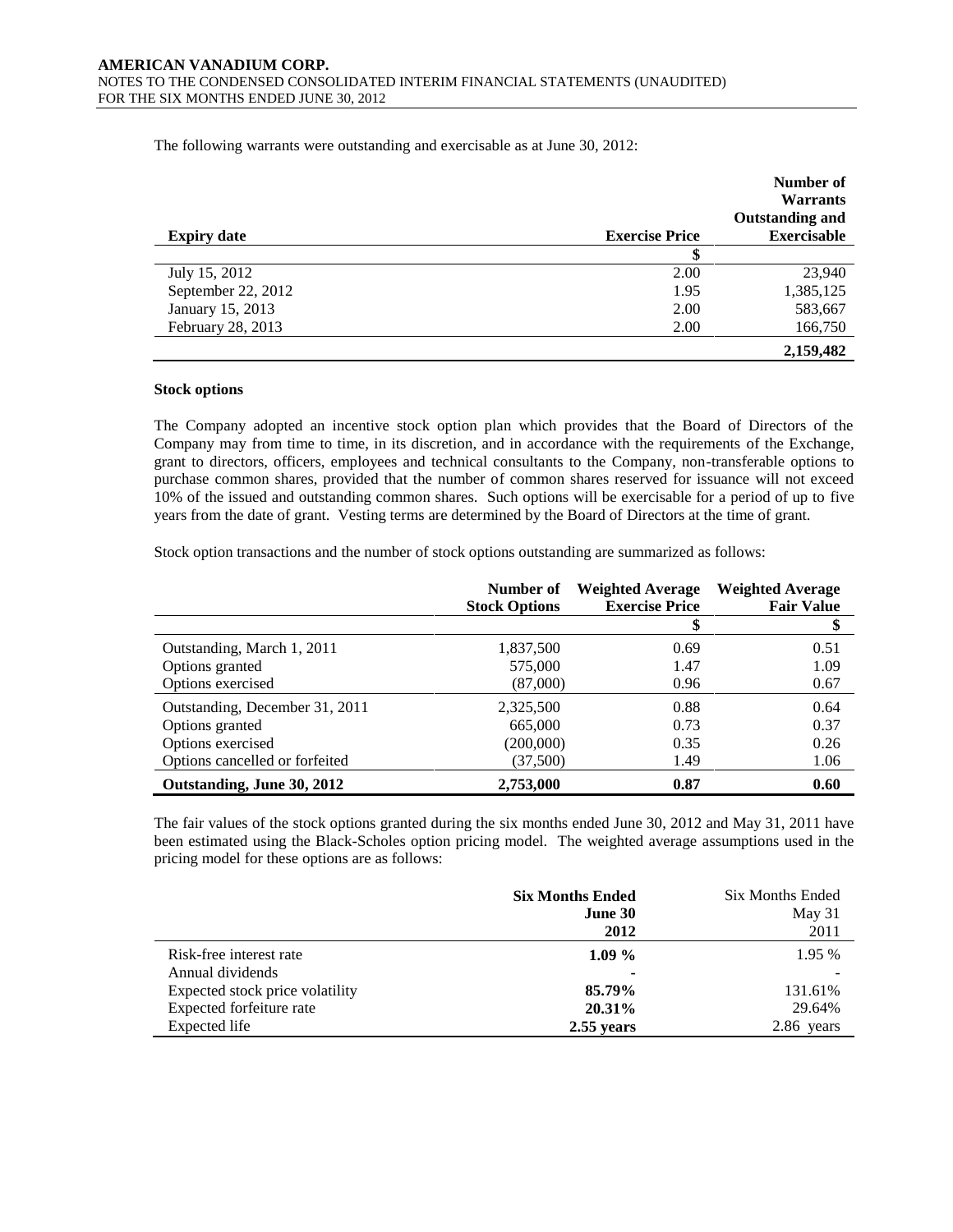|                    |                       |                          | Number of          |
|--------------------|-----------------------|--------------------------|--------------------|
|                    |                       | <b>Number of Options</b> | <b>Options</b>     |
| <b>Expiry date</b> | <b>Exercise Price</b> | Outstanding              | <b>Exercisable</b> |
|                    | \$                    |                          |                    |
| February 12, 2013  | 1.30                  | 138,000                  | 138,000            |
| December 17, 2013  | 0.40                  | 25,000                   | 25,000             |
| January 21, 2015   | 0.35                  | 687,500                  | 687,500            |
| April 1, 2015      | 0.75                  | 40,000                   | 40,000             |
| August 18, 2015    | 0.75                  | 50,000                   | 50,000             |
| November 2, 2015   | 0.70                  | 275,000                  | 275,000            |
| December 13, 2015  | 1.00                  | 60,000                   | 60,000             |
| December 29, 2015  | 1.05                  | 75,000                   | 75,000             |
| December 31, 2015  | 1.14                  | 50,000                   | 50,000             |
| February 4, 2016   | 1.55                  | 50,000                   | 50,000             |
| February 7, 2016   | 1.56                  | 100,000                  | 100,000            |
| March 7, 2016      | 1.50                  | 25,000                   | 25,000             |
| March 23, 2016     | 1.53                  | 300,000                  | 300,000            |
| April 29, 2016     | 1.64                  | 50,000                   | 50,000             |
| July 19, 2016      | 1.34                  | 100,000                  | 50,000             |
| August 2, 2016     | 1.25                  | 50,000                   | 37,500             |
| August 12, 2016    | 1.19                  | 12,500                   | 12,500             |
| February 6, 2017   | 0.77                  | 65,000                   | 46,250             |
| April 3, 2017      | 0.70                  | 100,000                  | 25,000             |
| April 12, 2017     | 0.74                  | 50,000                   | 12,500             |
| May 31, 2017       | 0.70                  | 150,000                  | 37,500             |
| June 15, 2017      | 0.74                  | 300,000                  | 300,000            |
|                    |                       | 2,753,000                | 2,446,750          |

The following incentive stock options were outstanding and exercisable at June 30, 2012:

# **7. RELATED PARTY TRANSACTIONS**

During the six months ended June 30, 2012, a \$39,000 (six months ended May 31, 2011 - \$24,000) expense was recorded for office facilities, corporate and administrative services provided by a company jointly controlled by a director of the Company, of which \$9,727 (December 31, 2011 - \$12,290) is included in accounts payable and accrued liabilities.

During the six months ended June 30, 2012, a \$90,000 expense (three months ended February 28, 2011 - \$10,000) was recorded for consulting services provided by a company jointly controlled by a director of the Company. Included in accounts payable and accrued liabilities at June 30, 2012 is \$9,489 (December 31, 2011 - \$43,448) payable to this related company.

Included in prepaid expenses is \$10,000 (December 31, 2011 - \$10,000) advanced to the Chief Executive Officer of the Company for corporate expenses to be incurred on the Company's behalf. Included in accounts payable and accrued liabilities is a total of \$4,077 (December 31, 2011 - \$3,496) owing to this officer.

These transactions were in the normal course of operations and were measured at the exchange amount, which is the amount of consideration established and agreed to by the related parties.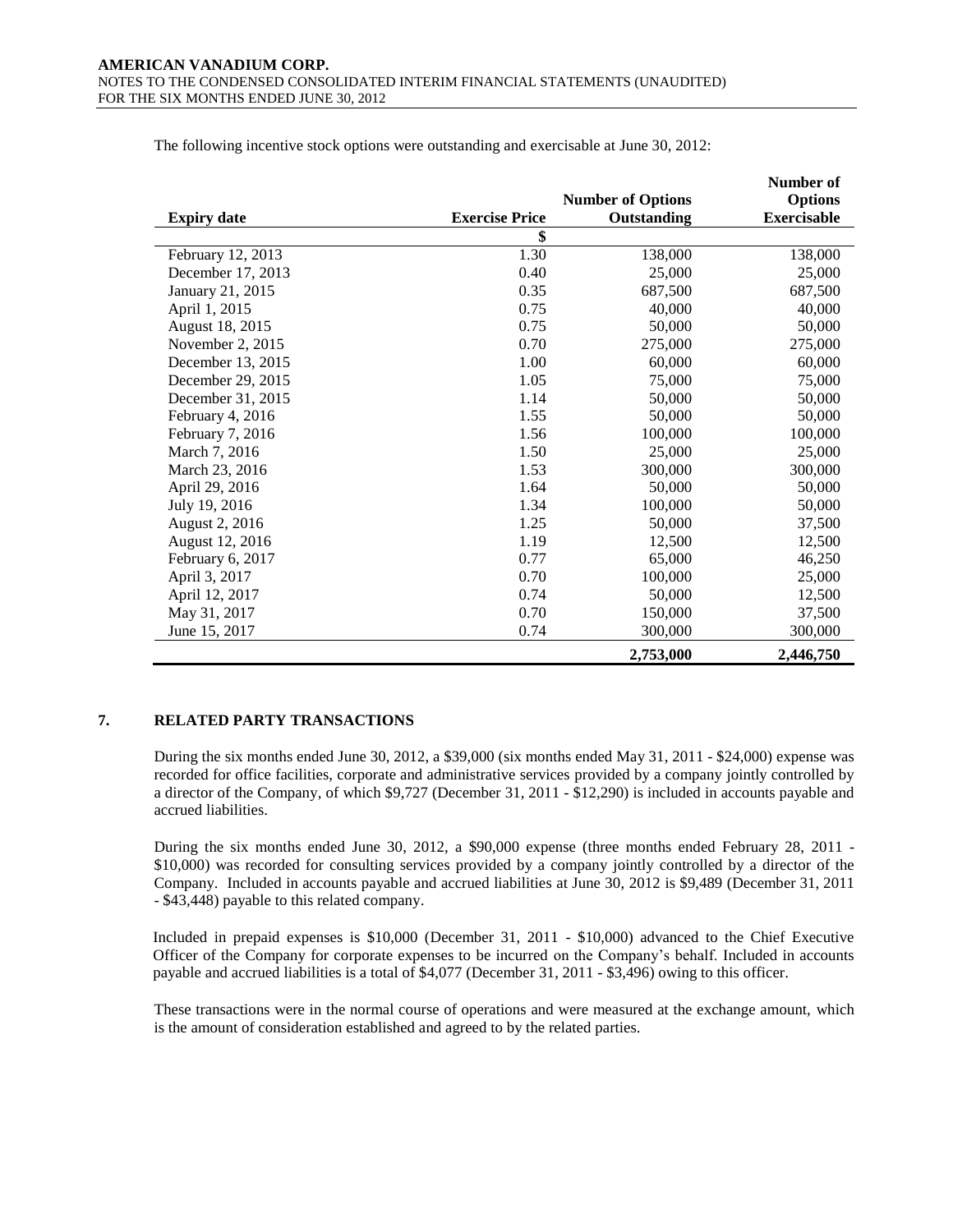#### **8. SEGMENTED INFORMATION**

The Company has one reportable operating segment, being the acquisition and exploration of mineral properties. Geographical information is as follows:

|                              |           | <b>Net Comprehensive Loss for the Six Months Ended</b> |  |
|------------------------------|-----------|--------------------------------------------------------|--|
|                              | June 30   | May $31$                                               |  |
|                              | 2012      | 2011                                                   |  |
|                              |           |                                                        |  |
| Canada                       | 1,330,747 | 1,449,345                                              |  |
| <b>United States</b>         | 1,333,517 | 2,248,491                                              |  |
| Total net comprehensive loss | 2,664,264 | 3,697,836                                              |  |

|                      |           | Total Assets as at |
|----------------------|-----------|--------------------|
|                      | June 30   | December 31        |
|                      | 2012      | 2011               |
|                      |           |                    |
| Canada               | 1,105,031 | 3,507,763          |
| <b>United States</b> | 4,093,586 | 3,986,505          |
| Total assets         | 5,198,617 | 7,494,268          |

# **9**. **FINANCIAL INSTRUMENTS AND RISK MANAGEMENT**

As at June 30, 2012, the Company's financial instruments comprise cash, amounts receivable, income tax receivable, reclamation deposit and accounts payable and accrued liabilities. With the exception of cash, all financial instruments held by the Company are measured at amortized cost. The fair values of these financial instruments approximate their carrying value due to their short-term maturities.

Financial instruments measured at fair value on the balance sheet as at June 30, 2012 are summarized in levels of fair value hierarchy, described in Note 3 of the Company's audited financial statements as at and for the ten months ended December 31, 2011, as follows:

|      | <b>Level</b>             | $\mathsf{\mathsf{\scriptstyle{L}}}$ evel 2 | Level 3 |
|------|--------------------------|--------------------------------------------|---------|
|      |                          |                                            |         |
| Cash | 201.976<br>76<br>1,201,7 |                                            |         |

The Company's financial instruments are exposed to certain financial risks, including currency risk, credit risk, liquidity risk and interest rate risk.

#### *Currency risk*

A portion of the Company's expenses are incurred in United States dollars and financial instrument balances are held in this currency. A significant change in the currency exchange rates between the Canadian dollar relative to the United States dollar could have a negative effect on the Company's results of operations, financial position or cash flows.

The Company has not hedged its exposure to currency fluctuations and, as at June 30, 2012, the Company held \$269,336 (December 31, 2011 - \$1,638,060) in United States dollars. A prolonged \$0.10 increase (decrease) in the value of the Canadian dollar compared with the United States dollar would result in a \$26,934 foreign exchange loss (gain) based on United States dollar holdings as at June 30, 2012.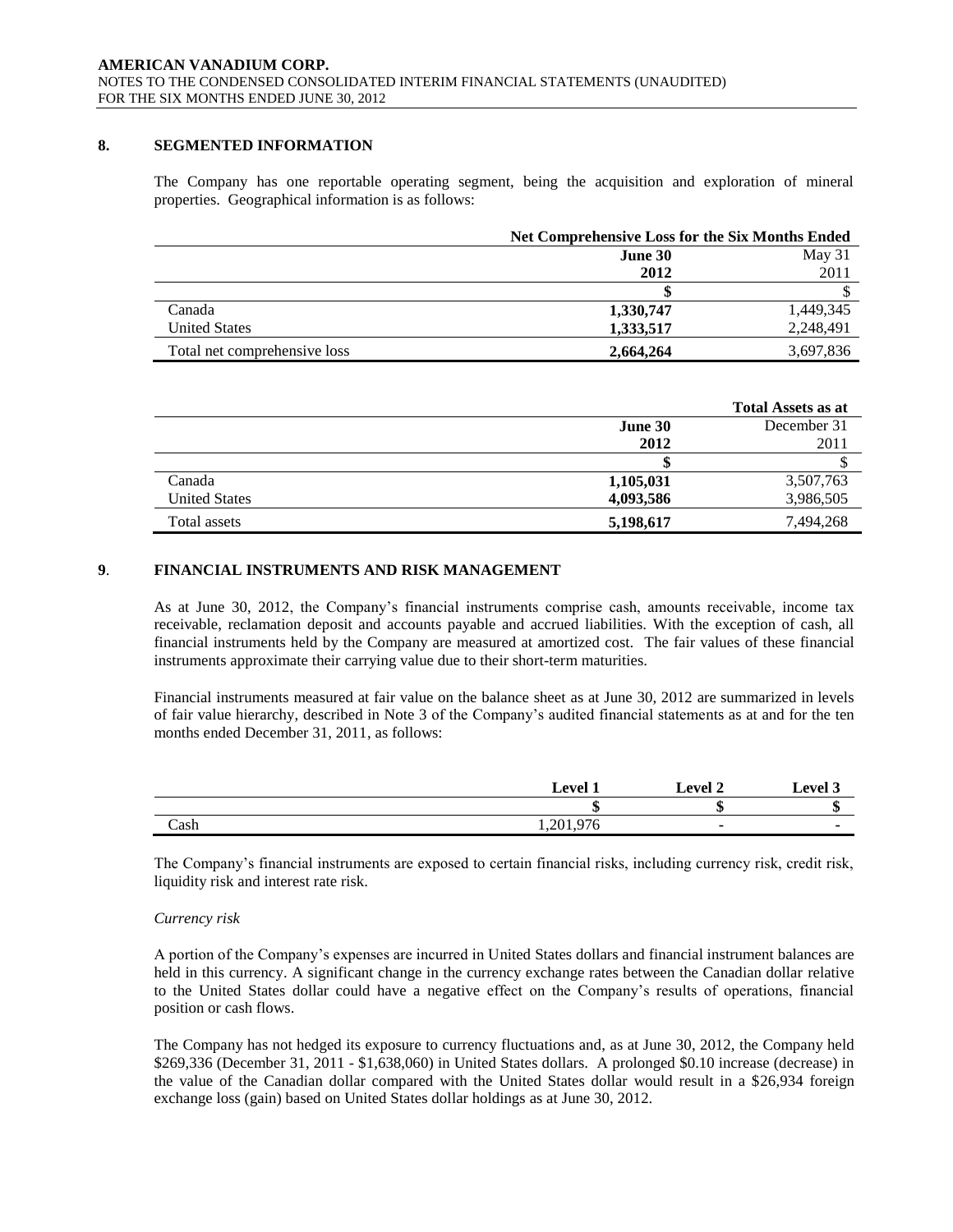#### *Credit risk*

Credit risk is the risk of an unexpected loss if a customer or third party to a financial instrument fails to meet its contractual obligations. The Company's credit risk is primarily attributable to its cash. The Company limits exposure to credit risk by maintaining its cash with large financial institutions. The Company does not have cash that is invested in asset backed commercial paper.

#### *Liquidity risk*

Liquidity risk is the risk that the Company will not be able to meet its financial obligations as they fall due. The Company manages capital in order to meet short-term business requirements, after taking into account cash flows from operations and the Company's holdings of cash. The Company believes that these sources will be sufficient to cover its short-term administrative costs, but that further funding will be required for design, engineering and development activities at its Gibellini property as well as to meet long-term administrative costs.

#### *Interest rate risk*

Interest rate risk is the risk that the fair value or future cash flows of a financial instrument will fluctuate because of changes in market interest rates. As the Company's cash is currently held in short-term interest bearing accounts which pay relatively low rates of interest, the Company considers the interest rate risk to be limited.

# **10. CAPITAL MANAGEMENT**

The Company manages its capital structure and makes adjustments to it, based on the funds available to the Company, in order to support the acquisition, exploration and development of resource properties. The Board of Directors does not establish quantitative return on capital criteria for management, but rather relies on the expertise of the Company's management to sustain future development of the business.

The properties in which the Company currently has an interest are in the exploration stage; as such the Company is dependent upon external financings to fund activities. In order to carry out planned exploration and development and to pay for administrative costs, the Company will spend its existing working capital and will need to raise additional funds to continue its operations.

Management reviews its capital management approach on an ongoing basis and believes that this approach, given the relative size of the Company, is reasonable.

There were no changes in the Company's approach to capital management during the six months ended June 30, 2012. The Company is not subject to externally imposed capital requirements.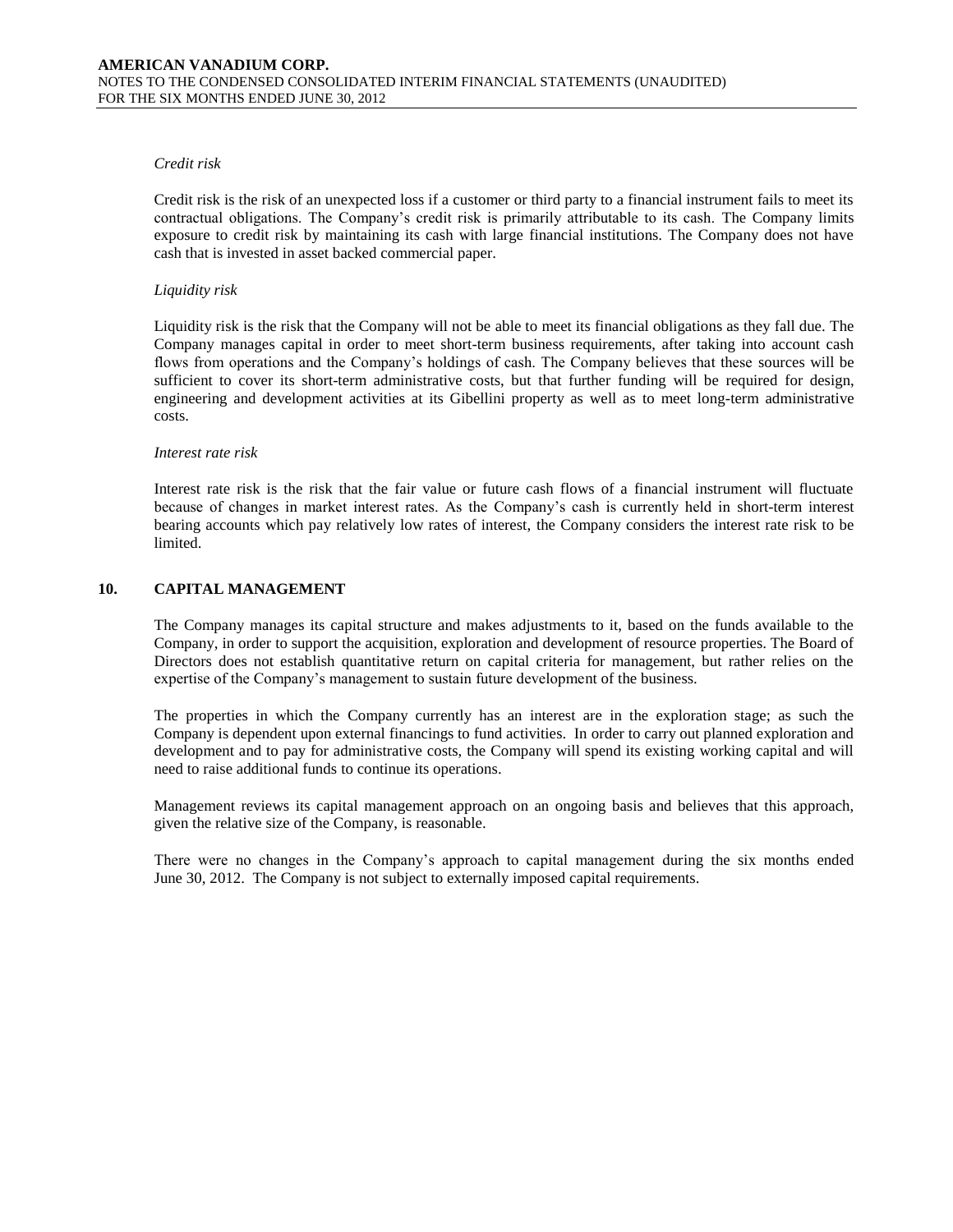# **11. LOSS PER SHARE**

The numerators and denominators of basic and diluted loss per share for the three months ended March 31, 2012 and three months ended February 28, 2011 are as follows:

|                                                                           | <b>Three Months Ended</b> |             | <b>Six Months Ended</b> |             |
|---------------------------------------------------------------------------|---------------------------|-------------|-------------------------|-------------|
|                                                                           | June 30                   | May $31$    | June 30                 | May 31      |
|                                                                           | 2012                      | 2011        | 2012                    | 2011        |
| Net loss (numerator)                                                      | \$1,441,901               | \$1,932,245 | \$2,664,264             | \$3,697,836 |
| Basic and diluted weighted average number<br>of common shares outstanding |                           |             |                         |             |
| (denominator)                                                             | 27,631,309                | 22,397,678  | 27,537,353              | 21,264,678  |
| Basic and diluted loss per share                                          | \$0.05                    | \$0.09      | \$0.10                  | \$0.17      |

The Company incurred net losses for all periods reported, so no dilutive impact of in-the-money stock options and warrants has been included in the calculation of diluted weighted average number of common shares outstanding.

# **12. COMMITMENTS AND CONTINGENCIES**

The Company is committed to the following expenditures:

|                                     | <b>Remainder of</b> |             |                          |             |             |
|-------------------------------------|---------------------|-------------|--------------------------|-------------|-------------|
| Nature of payment                   | 2012                | 2013        | 2014                     | 2015        | 2016        |
| Engineering management <sup>1</sup> | US\$906.564         | US\$453,282 | $\overline{\phantom{0}}$ |             |             |
| Mineral rights <sup>2</sup>         | US\$84,000          | US\$144,000 | US\$144,000              | US\$144,000 | US\$144,000 |
| Water rights <sup>3</sup>           | US\$125,000         | US\$225,000 | US\$225,000              | US\$225,000 | US\$225,000 |
| Office lease                        | Cdn\$54,468         |             | $\overline{\phantom{0}}$ |             |             |

<sup>1.</sup> As described in Note 5, the Company has commenced a basic engineering phase under a mine engineering, procurement and construction management agreement. The Company is not committed to undertaking further phases under the agreement.

<sup>2.</sup> As described in Note 5, the Company is making NSR prepayments in order to acquire and maintain mineral rights to its properties. To maintain certain of its properties in good standing, the Company is required to continue making these payments.

<sup>3.</sup> As described in Note 5, the Company is making annual rental payments to maintain water rights for its properties.